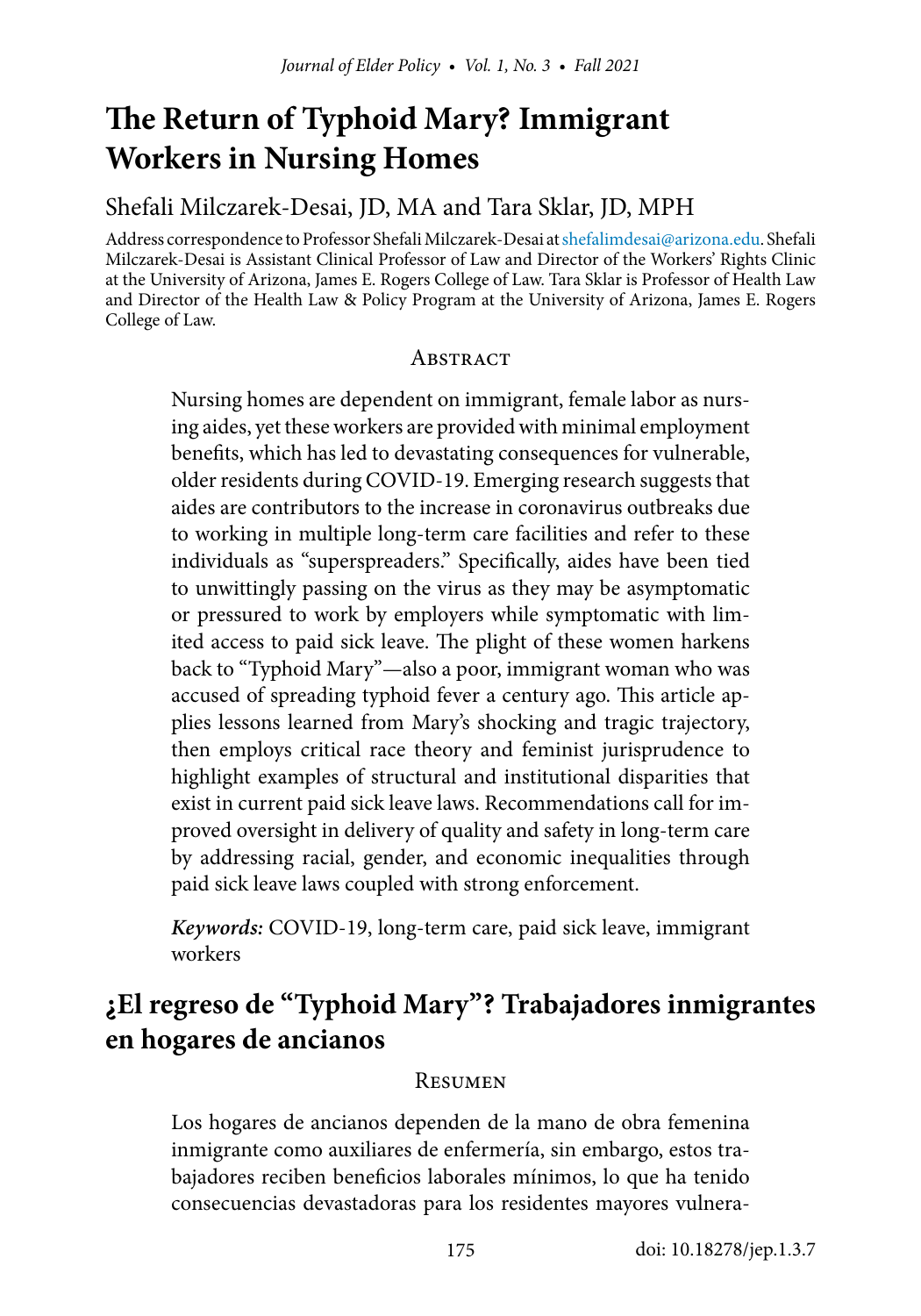#### *Journal of Elder Policy*

bles durante el COVID-19. La investigación emergente sugiere que los asistentes contribuyen al aumento de los brotes de coronavirus debido al trabajo en múltiples instalaciones de atención a largo plazo y se refieren a estas personas como "superpropagadores". Específicamente, los asistentes han estado vinculados a la transmisión involuntaria del virus, ya que pueden ser asintomáticos o presionados para trabajar por los empleadores mientras tienen síntomas y tienen acceso limitado a la licencia por enfermedad con goce de sueldo. La difícil situación de estas mujeres se remonta a "Typhoid Mary", también una mujer pobre e inmigrante que fue acusada de propagar la fiebre tifoidea hace un siglo. Este artículo aplica las lecciones aprendidas de la impactante y trágica trayectoria de Mary, luego emplea la teoría crítica de la raza y la jurisprudencia feminista para resaltar ejemplos de disparidades estructurales e institucionales que existen en las leyes actuales de licencia por enfermedad remunerada. Las recomendaciones piden una mejor supervisión en la prestación de calidad y seguridad en la atención a largo plazo al abordar las desigualdades raciales, de género y económicas a través de leyes de licencia por enfermedad pagadas junto con una estricta aplicación.

*Palabras clave:* COVID-19, cuidados a largo plazo, licencia por enfermedad remunerada, trabajadores inmigrantes

## 伤寒玛丽的回归?疗养院的移民员工

#### 摘要

疗养院依靠移民女性劳动力作为护理助手,然而这些员工却 获得最低的就业利益,导致2019冠状病毒病期间脆弱的老年 居民遭受破坏性结果。新兴研究暗示,护理助手对病毒爆发 作贡献,因为前者在多个长期护理设施中工作,研究还将这 些个体称为"超级传播者"。具体而言,护理助手无意地传 播病毒,因为他们可能没有症状,或在雇主压力下工作的同 时出现症状但没有足够的带薪病假。这些女性的困境让人联 想到"伤寒玛丽",她也是一名贫穷的妇女,100年前被指 责传播伤寒。本文应用了从伤寒玛丽惊人且悲剧性经历轨迹 中得出的经验,随后使用批判性种族理论和女性主义法律, 强调当前带薪病假法中存在的结构性差异和制度性差异。本 文提出建议,呼吁通过带薪病假法和强有力的法律执行, 以 应对种族、性别和经济方面的不平等,进而在长期护理的质 量和安全交付过程中提高监管。

关键词:2019冠状病毒病,长期护理,带薪病假,移民员工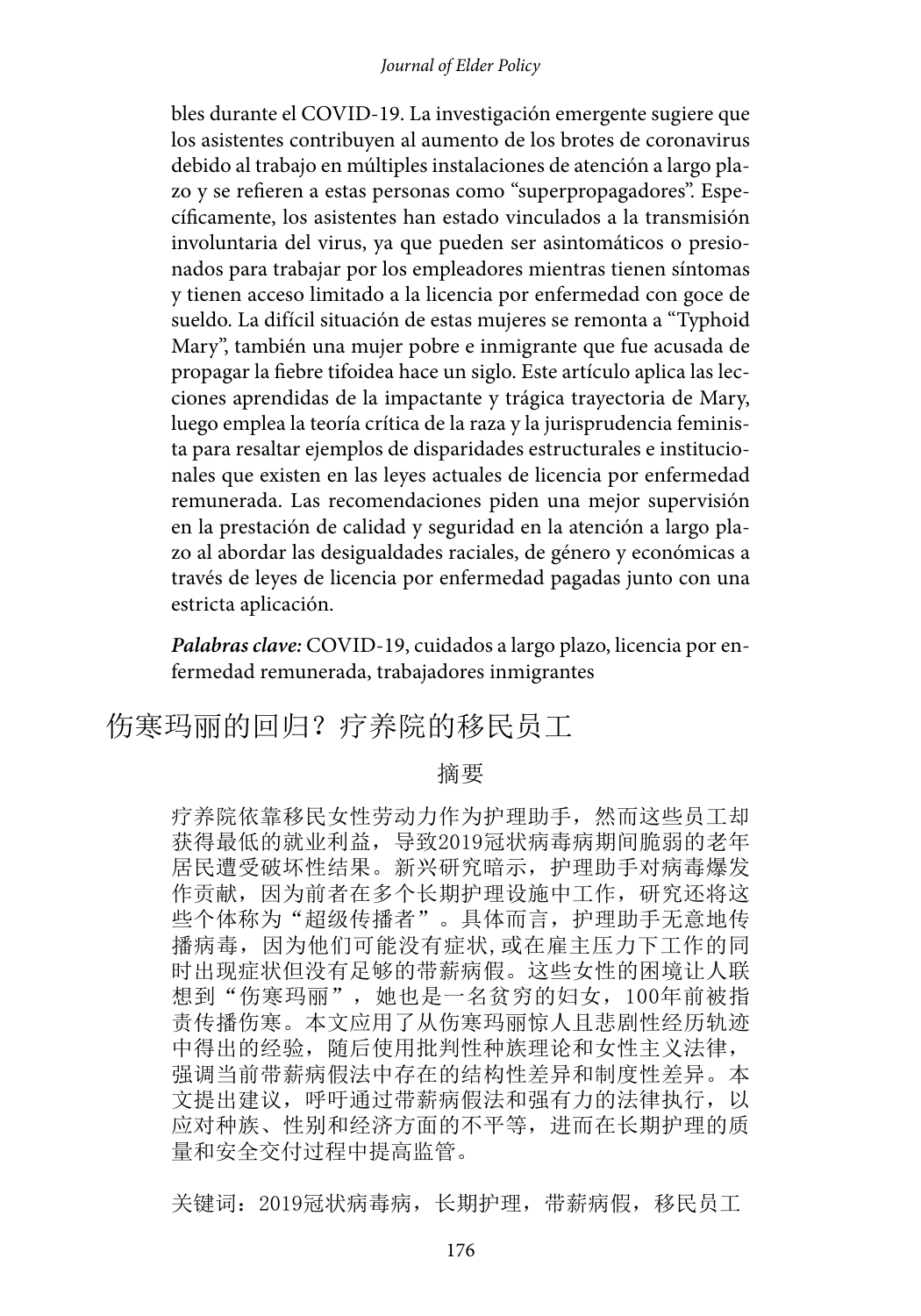### **Introduction**

The number of COVID-19 infections and related deaths in nurs-<br>ing homes continue to climb<br>and, as a result, the underlying labor tions and related deaths in nursing homes continue to climb and, as a result, the underlying labor conditions that are contributing to this spread are being exposed. Specifically, low-wage workers, including women of color and immigrants, employed as aides in nursing homes and other long-term care facilities comprise nearly one-third of the workforce (Zallman et al., 2019), and have been linked to tens of thousands of COVID-19 deaths (Barnett & Grabowski, 2020; Yourish et al., 2020; Chen et al., 2020).<sup>1</sup> These workers are directly responsible for providing care to some of the most vulnerable Americans due to older age, disabilities, or complex medical needs, yet their essential work is undervalued as shown by low pay and limited benefits. The highly infectious coronavirus has formed a deadly intersection where low-wage, immigrant women employed as aides collide with a medically fragile population. This article proposes law and policy recommendations that aim to prevent further collisions by improving labor conditions that have been shown to decrease rates of infection.

This article is organized into the following four sections. Section I provides a historical background of how

previous epidemics have exposed gross inequalities in workers' rights and benefits, which created grave risks to public health and safety for all Americans. The story of Mary Mallon, dubbed "Typhoid Mary," who was a poor, Irish immigrant living during the turn of the last century has many parallels to a modern-day immigrant woman, we'll call her *Salma*, 2 who works as a nursing home aide. Section II employs critical race theory and feminist jurisprudence to analyze current structural biases in laws and policies that lead to inequitable outcomes for low-wage, immigrant women. In Section III, a detailed overview of employment benefits, namely paid sick leave, are reviewed in combination with these analytical frameworks, which together formulate the proposed recommendations in Section IV. Notably, many of these recommendations could have been pursued long before the COVID-19 crisis began unfolding. What has been missing, until this moment, is the will to protect low-wage immigrant workers and as a result, safeguard the most vulnerable members of society.

## **Historical Background of Epidemics and Gross Inequities**

The novel coronavirus pandemic<br>("COVID-19" or the "pandemic") arrived on U.S. shores in ("COVID-19" or the "pandemic") arrived on U.S. shores in

<sup>1</sup> In March of 2020, nursing homes had been linked to over 316,000 COVID-19 cases and 57,000 deaths, which at the time represented almost half of all U.S. fatalities from the virus. The Proceedings of the National Academy of Sciences published a study in January 2021, which found that 49 percent of the COVID-19 outbreaks in nursing homes can be traced to cross-facility staff movement. Available at: <https://www.pnas.org/content/118/1/e2015455118.abstract>

<sup>2</sup> "Salma" was a client in the Workers' Rights Clinic at the University of Arizona, James E. Rogers College of Law, which is a student-run clinic that provides legal advice and representation in the areas of employment and labor law to low-wage immigrant workers.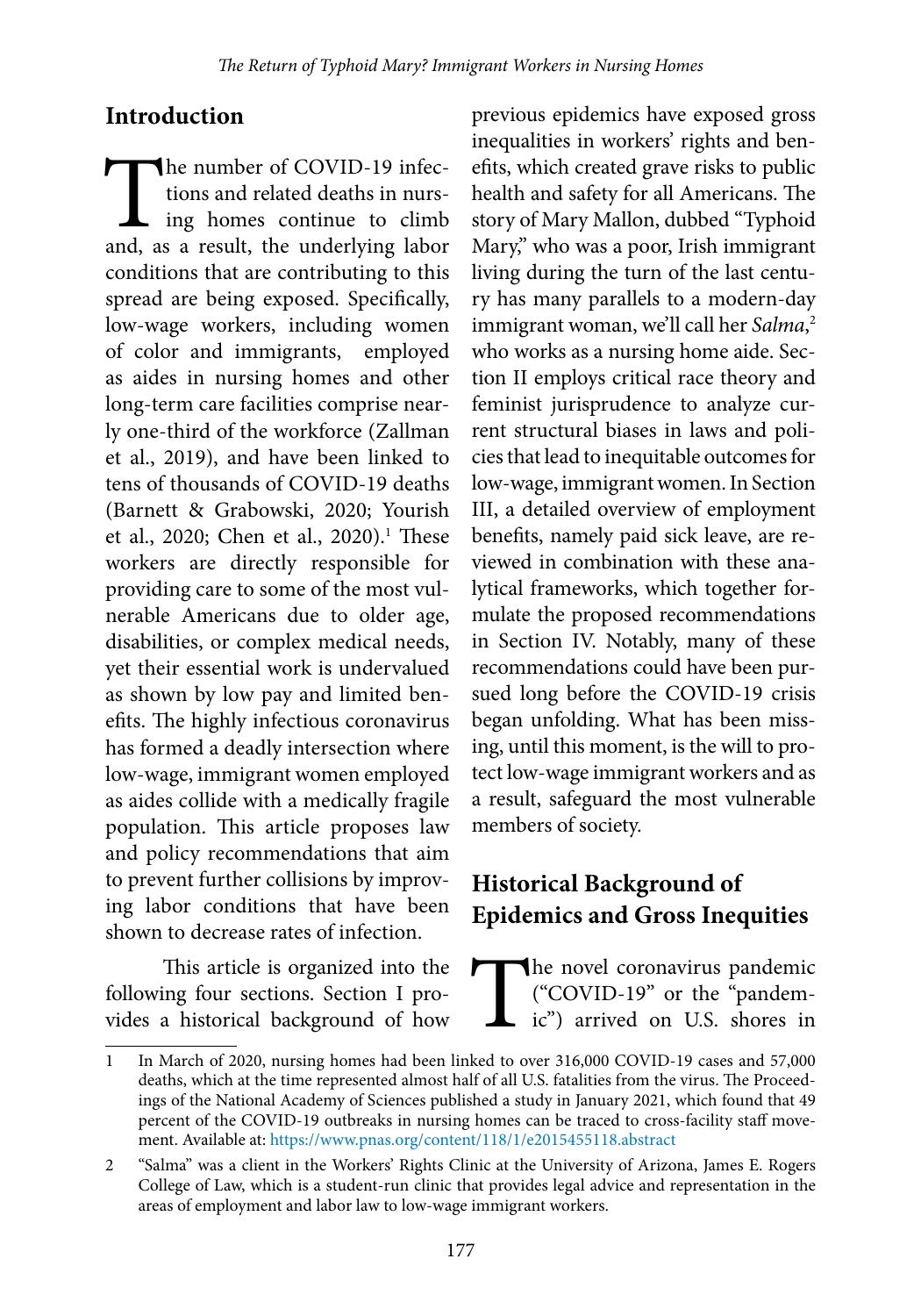January of 2020 and is the most recent public health crisis to spotlight gross inequities embedded in American labor and healthcare systems. Throughout U.S. history, epidemics have both exacerbated and highlighted the challenges faced by low-wage immigrant workers. The stark similarities between "Typhoid Mary," a poor, immigrant woman who was labeled the most dangerous woman in America over a century ago (Walzer Leavitt, 1996), is detailed below and confirms how little has changed in strategies of disease containment. Specifically, repeating the pattern of "punitive disease control" (Hoppe, 2017, p. 19), where the focus is on "the need for protection *against individuals* who threaten the public's health" (Walzer Leavitt, 1996, p. 160), instead of *the conditions* those workers find themselves forced to endure.

## *The Story of "Typhoid Mary"*

During the nineteenth and early twentieth centuries, the U.S. experienced several typhoid fever epidemics due to the contagious nature of the typhoid bacterium, Salmonella Typhi. This infectious disease spread disproportionately among the poor, in environments that lacked widespread sanitation and clean water supplies (Walzer Leavitt, 1996). One of the most prominent figures from that era is a woman named Mary Mallon—infamously known as "Typhoid Mary"—who worked as a cook for wealthy New Yorkers (Foss, 2020; Walzer Leavitt, 1996, p. 29). Like many low-wage immigrants working during

COVID-19, Mary had little choice but to labor in a frontline industry to earn a livelihood (Hoppe, 2017) where she was not provided paid sick leave and had limited access to healthcare.<sup>3</sup>

Mary Mallon was an "immigrant woman who made her way" after crossing the ocean by boat from Ireland to the U.S. as a teenager (Walzer Leavitt, 1996, p. xvii). She worked from an early age, and like many young, Irish immigrant women at the time, job opportunities outside the realm of domestic labor were scarce (Walzer Leavitt, 1996). Moreover, historical records and scholars of labor and immigration have described that these women:

> [A]ccepted servanthood as a fact of life … The conditions of [Mary] Mallon's life as a domestic servant at the turn of the century were undoubtedly grim … A typical day began at 6:00 A.M. and did not end until after-dinner cleaning, well into the evening hours. Usually the women were on their feet the entire day, except when they took their own meals, which were often leftovers from the family table. (Walzer Leavitt, 1996, p.164)

Nonetheless, Mary managed to overcome her humble beginnings, and cultivate a reputation as an admirable cook where she rose through the ranks until landing a high-status position working for New York City's wealthy elite (Walzer Leavitt, 1996).

<sup>3</sup> As discussed *infra* at 16, in Mary Mallon's time, most workplace laws such as paid sick leave did not exist for any workers.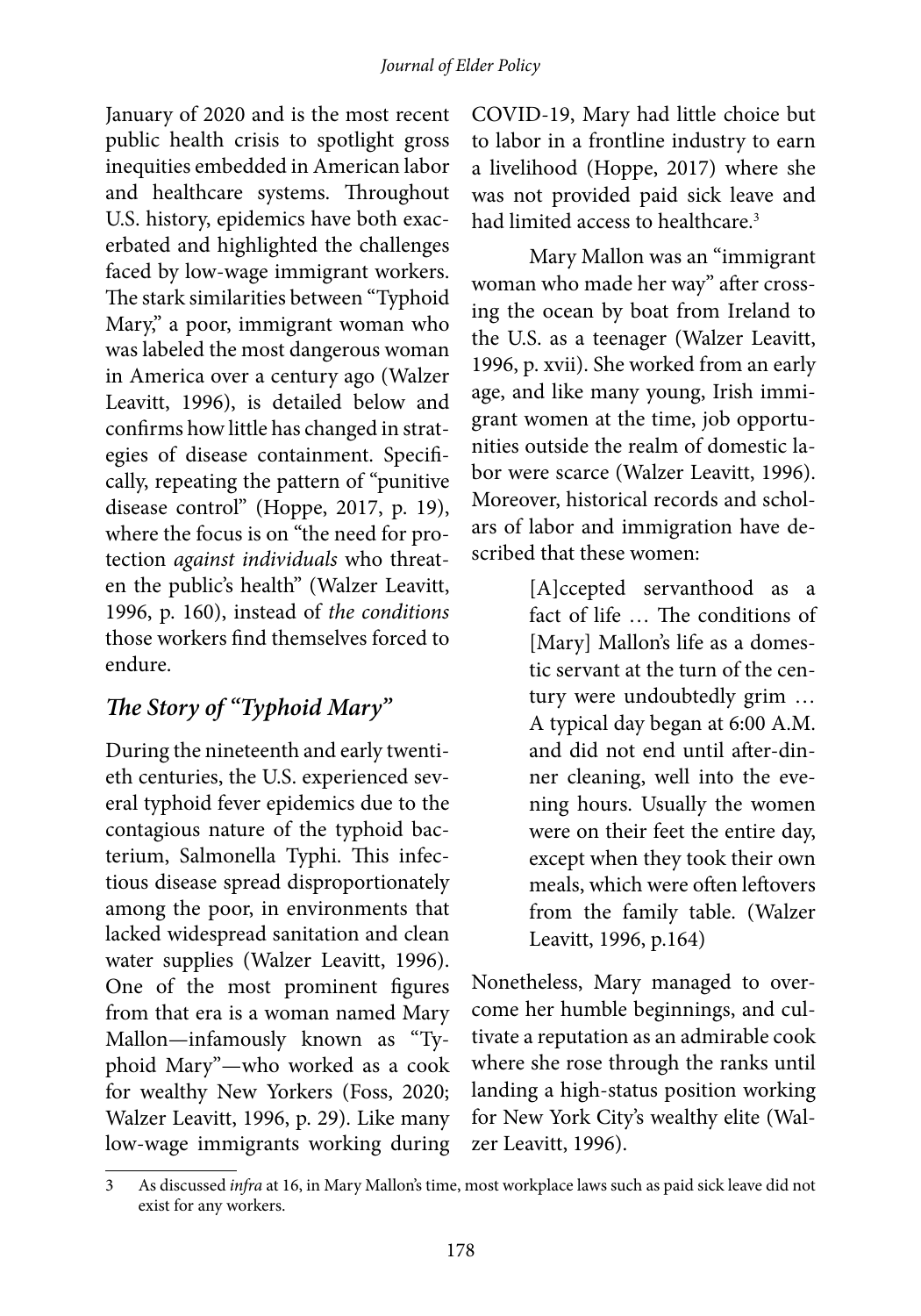In the early 1900s, New York City and other large metropolitan areas were making a great effort to prevent the spread of typhoid fever as it was a deadly disease with fatality rates of about ten percent (Walzer Leavitt, 1996; Hoppe, 2017, p. 21). However, like COVID-19, not everyone who contracted Salmonella Typhi became ill and there were individuals described as "healthy carriers" (Walzer Leavitt, 1996). Health departments were engaged in using contact tracing to identify asymptomatic individuals since they had the potential to unwittingly spread typhoid to large numbers of people, especially if they worked in frontline jobs such as food preparation (Walzer Leavitt, 1996).

In 1907, Mary became the focal point of one such investigation. Several members of a wealthy family she had cooked for became sick with typhoid fever and, partially because it was unusual for affluent individuals to come into contact with this disease, they hired a private investigator to determine the source of their illness (Walzer Leavitt, 1996). Mary, not believing she was a carrier because she felt "healthy," refused to provide the investigator with samples of her feces, urine and blood for testing. Historian Judith Walzer Leavitt (1996) notes the fear and anger Mary likely experienced at the onset of this investigation (Wu, 2020). The public health investigator accused Mary of being "dirty" when her entire livelihood depended on her reputation as a clean, excellent cook.

Mary's refusal to cooperate led the New York City health department, with the aid of the police, to remove Mary Mallon forcibly from the home

she was working at, hospitalize her to obtain the requisite samples, and then imprison her—without any due process or hearing—on New York's North Brother Island for three years (Walzer Leavitt, 1996, pp. 19-20; Foss, 2020). Mary tested positive as having had Salmonella Typhi, and it is believed she encountered the bacterium sometime during or before 1900. After spending three years in forced quarantine, a new health commissioner permitted Mary's release in 1910 on the strict condition that she not seek employment as a cook (Walzer Leavitt, 1996; Foss, 2020). She agreed and set about working as a laundress (Walzer Leavitt, 1996; Hoppe, 2017). This, however, did not pay as much as working as a cook, and lacked other benefits.

Over time, Mary grew "frustrated with the lower wages of laundry work" (Hoppe, 2017, p. 21) and took on "an alias to conceal her widely reported identity [and] return to cooking," this time at the Sloane Maternity hospital (Hoppe, 2017, p.21). Soon thereafter, the hospital experienced an outbreak of typhoid fever that officials tracked to Mary, who was working under a pseudonym. Between 1900 and 1915, Mary "spread typhoid fever to at least 53 people, causing three deaths" (Foss, 2020; Walzer Leavitt, 1996, p. xvii). New York City health authorities arrested Mary and sent her back to North Brother Island, once again without any due process. She lived in isolation and practically imprisoned for the next 23 years until she died in 1938, alone and in forced quarantine (Walzer Leavitt, 1996; Hoppe, 2017; Foss 2020).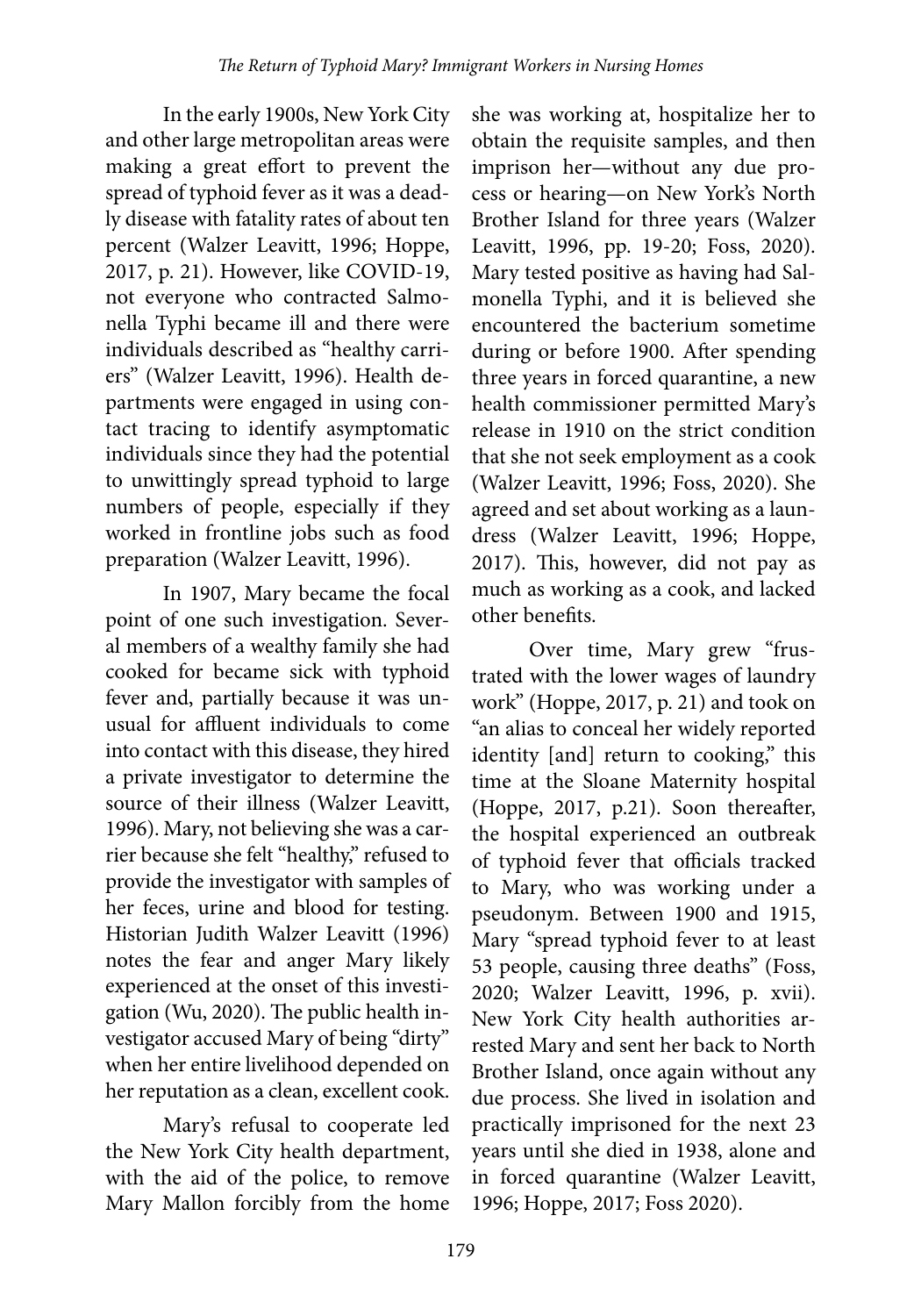Around the same time Mary's saga was unfolding, there were "approximately 400 other healthy carriers" of typhoid who had been identified in New York. Notably, none of them were forcibly removed from their homes and institutionally quarantined (Foss, 2020; Walzer Leavitt, 1996, p. 54). Walzer Leavitt (1996) writes in her biography of Mary Mallon that although health officials tracked a few of these cases, they were all men who neither were arrested nor imprisoned. Walzer Leavitt (1996) proposes prevailing gender stereotypes at the time as the reason, noting that they were recognized as heads of households and therefore were allowed to continue earning wages for their families. By contrast, Mary was an unmarried woman with no dependents. Katherine Foss (2020), also an historian, adds that Mary's status as a lowwage immigrant worker contributed to this inequal treatment. Public health authorities mandated that other healthy carriers stop working in the food services industry and required these individuals to show up for period check-ins with officials. Authorities, however, ultimately were unsuccessful in keeping tabs on most asymptomatic carriers, many of whom later were found to have returned to preparing food for the public. In sum, healthy carriers who were predominately male and less likely to be from poor, immigrant backgrounds, did not receive the punishment that Mary endured for similar actions (Walzer Leavitt, 1996).

The story of "Typhoid Mary" is instructive because it shows how past failures to provide workers' rights and benefits further endangers the public's health and safety during an infectious disease outbreak. In addition, efforts to restrict, remove or isolate so-called superspreaders (Vandinther, 2020)<sup>4</sup> from the public, risks discrimination and places greater economic burdens on those from less privileged backgrounds. It is perilous both to individual liberty rights and to public health outcomes to ignore the labor conditions that encourage low-wage, immigrant workers to knowingly or unknowingly spread contagious diseases (Walzer Leavitt, 1996; Vandinther, 2020).

In applying these lessons from over a century ago to today, tens of thousands of low-wage immigrant workers continue to show up to work even after being exposed to or falling ill from COVID-19 (Jabour, 2020; Jordan & Dickerson, 2020; Barbaro & Dickerson, 2020; Sonmez et al. 2020). Nowhere has this stark reality become more evident than with low-wage immigrant workers who are commonly employed as aides within nursing homes (Lee, 2020; Yearby & Mohapatra, 2020b; Booker, 2020).5 While nursing home residents are only one percent of the population, they represent over 41 percent of COVIDrelated deaths nationwide (Conlen et al., 2020). Nursing homes and long-term

<sup>4</sup> "Historians who have studied Mary Mallon's life have argued that she was not, in fact, a "superspreader" in that she infected at most 50 people when many other asymptomatic typhoid carriers infected far more people than that."

<sup>5</sup> One sensationally publicized example of this is the case of Josefina Brito-Fernandez, who worked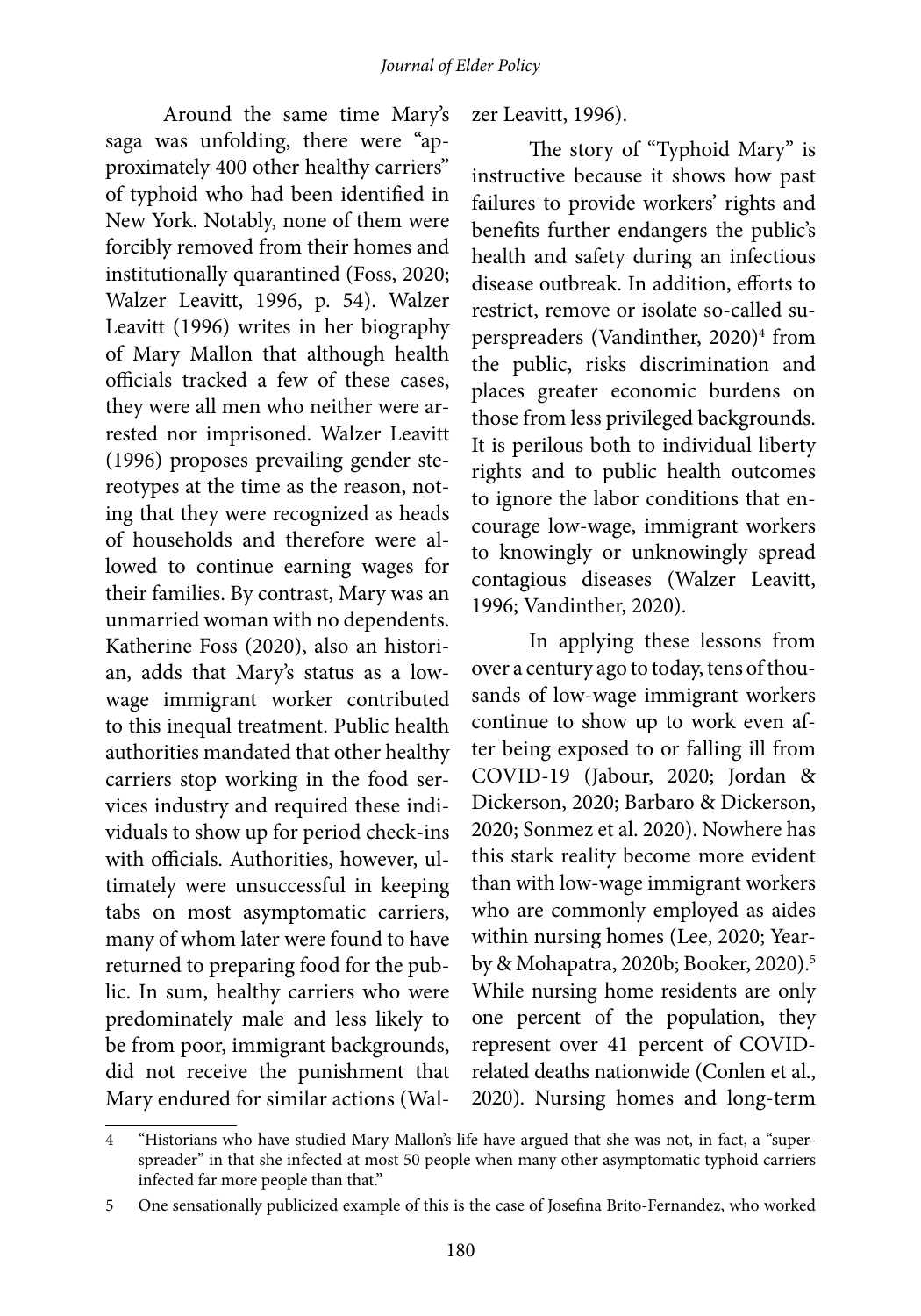care settings house the most vulnerable to this lethal disease, yet rather than take efforts to improve quality and safety conditions by addressing paid sick leave for nursing home aides, as one example to curtail the spread, thousands of long-term care residents continue to die before their time. The following is the story of a worker from today's pandemic illustrating the deadly intersection of low-wage, immigrant workers and long-term care.

### *Salma's Story: An Immigrant Nursing Homes Aide*

Salma works as an aide in several nursing homes. She, like many other immigrant women, works in multiple facilities in order to earn enough income to support herself and her family. She spends up to twelve hours a day bathing, dressing, feeding, and medicating residents as well as cooking and cleaning in the homes.6 When COVID-19 hit the United States, Salma's employer did not provide personal protective equipment (PPE), nor did it increase Salma's pay or provide her with hazard pay.7

Salma's employer also refused to provide her with paid sick time off from work, even though the state in which Salma resides has a paid sick time law that entitles her to that leave. On the occasions Salma requested paid sick time, her employer threatened to report her to Immigration Customs and Enforcement. When Salma stated she had legal status, her employer changed tactics and threatened to report her to the Internal Revenue Service because no payroll taxes had been deducted from Salma's pay since she was paid "off the books."8 Moreover, underlying both threats was an implicit message from Salma's employer: assert your rights and you will find yourself with greater problems than lack of paid sick leave, namely the loss of your job. Salma's employer's actions are common among employers of low-wage immigrant workers in the United States.

Salma, like many low-wage immigrant nursing home aides, cannot risk being terminated from her employment especially during COVID-19. The nation's burgeoning unemployment rates coupled with decreasing unemployment benefits continue to climb as the pandemic remains uncontrolled (Walzer Leavitt, 1996;<sup>9</sup> Cohen & Hsu,

as a home health aide in New Jersey. In April of 2020, Brito-Fernandez went back to work after being told to self-quarantine after taking a COVID-19 test. Five members of the home in which she worked ended up testing positive for COVID-19, and an 80-year-old patient being cared for by Brito-Fernandez died from the coronavirus infection. New Jersey prosecutors charged Brito-Fernandez with endangering the welfare of others in a complaint and summons filed on May 14, 2020.

<sup>6</sup> Mary Mallon too likely would have worked "very long work days with little time off." (Walzer Leavitt, 1996, p. 166).

<sup>7</sup> Similarly, domestic servants like Mary Mallon often "labored under 'defective sanitation . . . poor bathing facilities" and other unclean conditions. (Walzer Leavitt, 1996, p. 166).

<sup>8</sup> Importantly, it is the employer's duty to ensure payment of all state and federal payroll taxes and not the employee's responsibility.

<sup>9</sup> Mary Mallon faced similar "struggle and vulnerability" because "[l]ike others of her status and occupation, she remained expendable throughout her working careers. She could have been replaced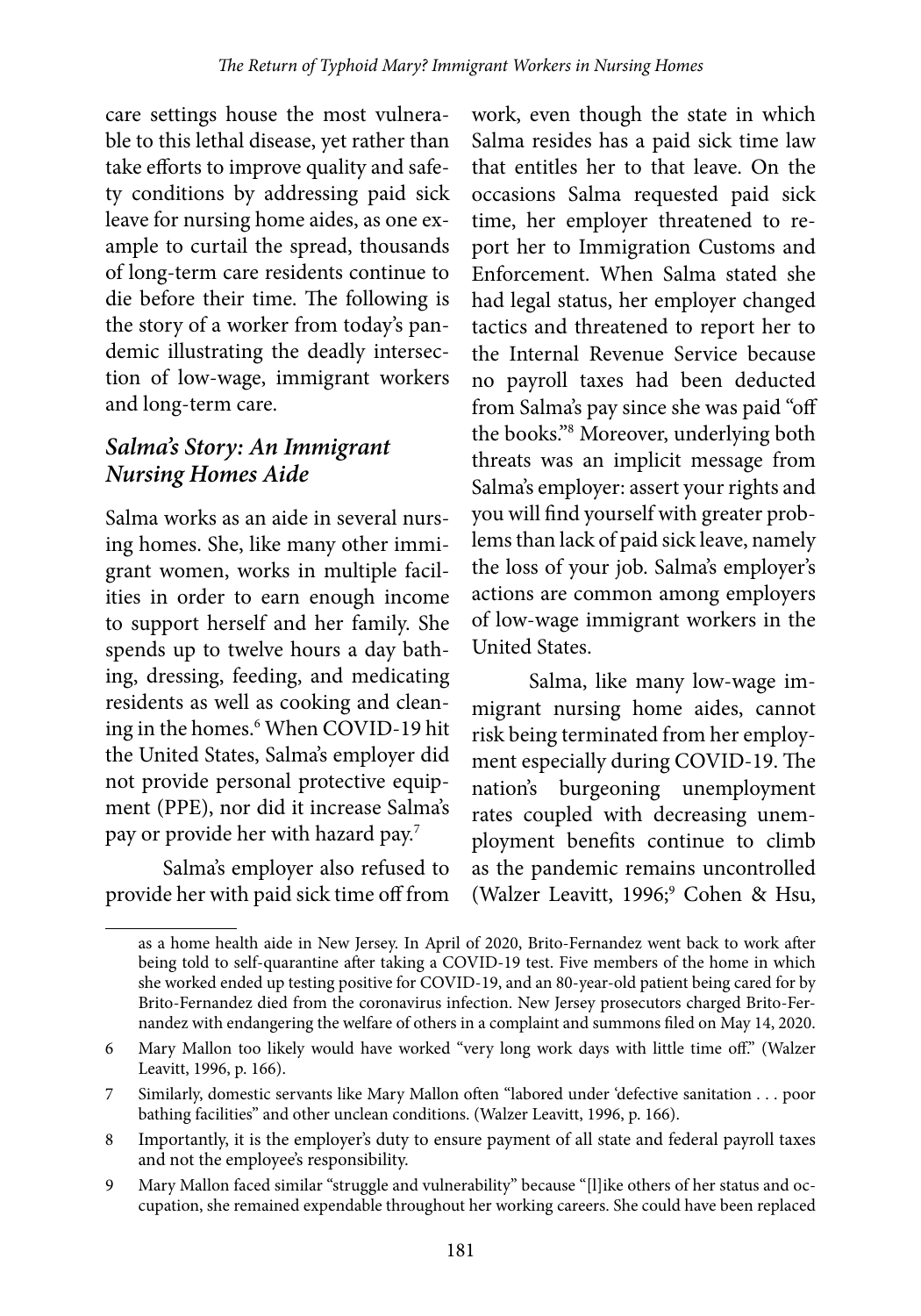2020). As a result, if she or someone in her household becomes ill with the novel coronavirus, then Salma will have to choose between loss of crucial income or potentially contributing to the spread of the virus. Indeed, emerging evidence suggests that aides are tied to unwittingly increasing COVID-19 outbreaks, either because they are asymptomatic or their employer has pressured them to work while sick (Chen et al., 2020).

Salma's story hearkens back to Mary Mallon's saga on multiple levels. During the typhoid epidemic, cooks were among the most dangerous superspreaders because, given early twentieth century hygiene, typhoid bacteria was easily spread from one's fecal matter to hands to food (Walzer Leavitt, 1996).<sup>10</sup> During COVID-19, some of the most dangerous superspreaders are nursing home aides<sup>11</sup> especially when they work in more than one location (Chen et al., 2020).12 This is largely due to the type of work required to care for an older adult and how COVID-19 is transmitted. Personal care needs of an older population cannot be realistically met without some level of physical contact—64 percent need help with bathing, 57 percent

with walking, 48 percent with dressing, 40 percent with toileting, and 42 percent have dementia—making handwashing and other safety measures difficult to implement (Coe & Harold Van Houtven, 2020).

Indeed, as more evidence becomes available, aides like Salma, and similar low-wage immigrant workers are increasingly identified as major contributors to the spread of the coronavirus (Chen et al., 2020; Zimmer, 2020). However, unlike Mary, federal and state paid sick leave laws now exist that are designed to protect workers and the general public from devastating disease outbreaks. As the next section explains, however, these laws are not providing the protection workers like Salma need in order to stop the spread of the virus.

## **Structural Labor Inequities Through the Lens of Critical Race Theory and Feminist Jurisprudence**

Tritical race theory and feminist<br>jurisprudence demonstrate how<br>race and gender impact certain<br>population groups during pandemics, jurisprudence demonstrate how race and gender impact certain population groups during pandemics,

without any notice. She experienced periods of unemployment." (Walzer Leavitt, 1996, p. 168).

<sup>10</sup> Although early twentieth century hygiene played a large role in the spread of Typhoid Fever, it should be noted that United States immigration laws, policies and rhetoric have long cast lowwage immigrant workers as being dirty or carrying disease especially during infectious outbreaks (Aleinikoff et al., 2016). This has also been the case during the COVID-19 pandemic. (Dickerson and Shear, 2020).

<sup>11</sup> "With an elderly resident population, many with underlying chronic medical conditions, congregate living quarters, and routine contact with staff members and outside visitors, nursing homes are particularly vulnerable to outbreaks of respiratory pathogens" (Chen et al., 2020).

<sup>12</sup> In this recent large empirical study based on geo-location data collected from smartphones, researchers found that nursing homes with staff employed at multiple nursing home facilities experienced greater COVID-19 outbreaks.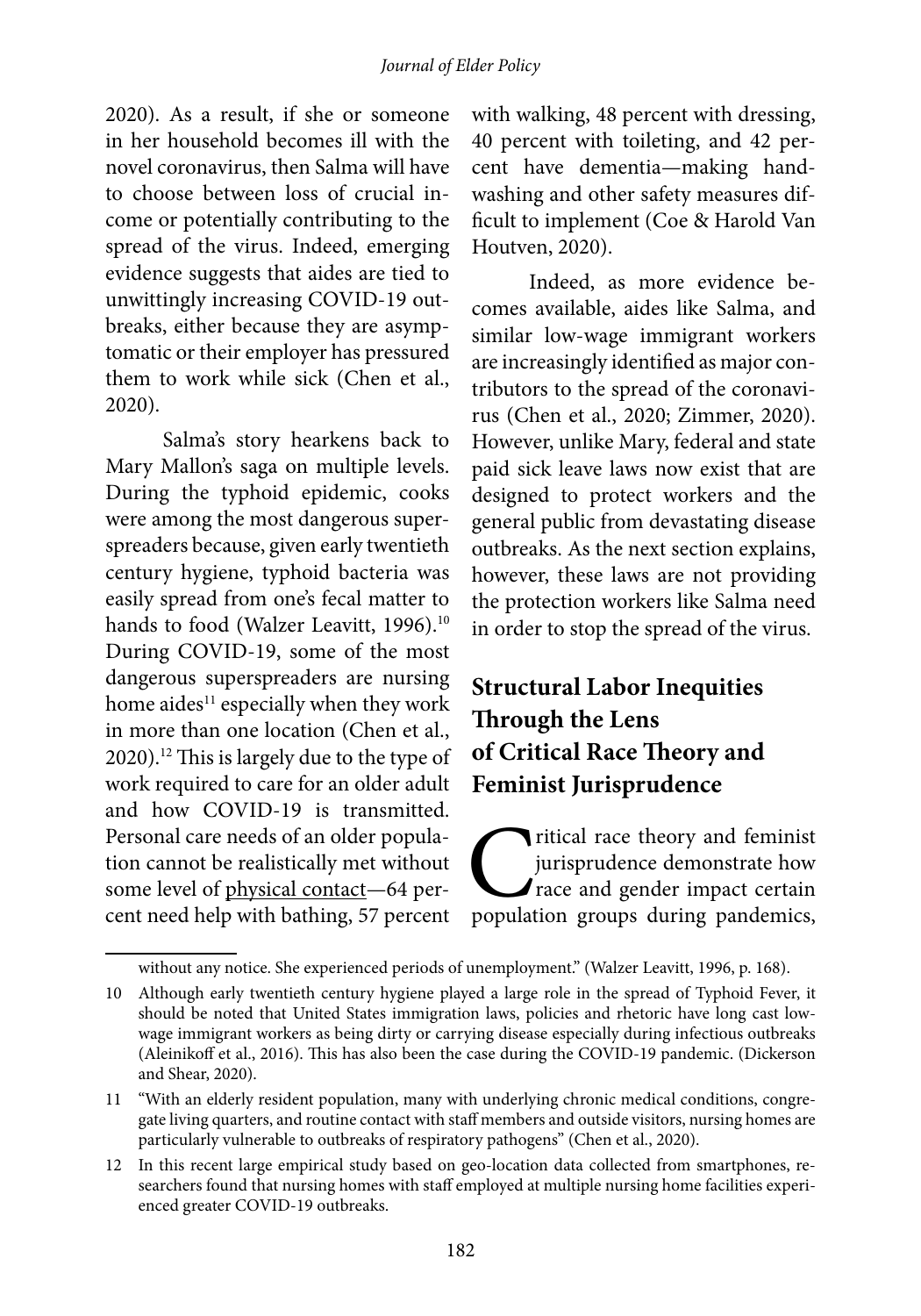in part, by showing that these groups lack access to benefits from laws and policies, such as paid sick leave (Bridges, 2019).13 Taken together, these analytical frameworks focus "on the law's role in mitigating, perpetuating, or exacerbating" the challenges faced by women of color (Bridges, 2019).<sup>14</sup> In the context of COVID-19, these critical lenses reveal and examine inequities within the labor, employment and public health spheres that have contributed to high numbers of COVID-19 infections and deaths in America's nursing homes. Specifically, they consider whether people of color, immigrants, and/or women are disproportionately affected by the pandemic and if so, why and how. In asking these questions, critical race theory and feminist jurisprudence interrogate the efficacy of existing paid sick leave laws and policies within the COVID-19 context and propose recommendations to better protect vulnerable groups.

Public health scholars have long known that disease outbreaks are far more devastating to racial and ethnic minorities in the United States than

for their white counterparts. Examples from both the 1918 influenza and the 2009 H1N1 pandemics show similar disparate outcomes occurring during COVID-19 (Yearby & Mohapatra, 2020a). The COVID-19 pandemic has had a grossly disproportionate impact on Black, Latinx,<sup>15</sup> and immigrant workers both in terms of susceptibility of contracting the virus and severity of the illness up to and including death (Oppel et al., 2020;<sup>16</sup> Barbaro et al., 2020; Beyer, 2020; Gebeloff et al., 2020; Calderon et al., 2020). Data collected by the Centers for Disease Control from 640,000 infections across nearly 1,000 U.S. counties shows that Black and Latinx individuals are three times as likely to become infected from the novel coronavirus and twice as likely to die from it (Oppel et al., 2020).<sup>17</sup> A report by Congress' Joint Economic Committee further found that the working poor and people of color have been "hit hardest" by the virus "far out of proportion to their numbers" (Beyer, 2020).

While pre-existing conditions might explain, to some degree, why

<sup>13</sup> Critical Race Theory ("CRT") "emerged in the 1970s and 1980s" and is based on the notion that the legal system itself "plays a crucial role in maintaining the significance of race" (Bridges, 2019, p. 87). Despite its name, CRT does not stop its analysis of structural inequities at race, but rather is concerned with the intersectionality of oppressions that exist in law and society including gender, class, and sexual orientation.

<sup>14</sup> Referring to the intersection of critical race theory and feminist jurisprudence as "critical race feminism."

<sup>15</sup> Following Khiara Bridges' lead, this paper "uses the term *Latinx*, instead of *Latino/a* . . . as a gender inclusive, non-binary reference to people of Latin American descent" (Bridges, 2019, p. 1).

<sup>16</sup> The data set forth in this article was the result of a Freedom of Information Act Requested directed to the Centers for Disease Control to obtain the first set of comprehensive data, representing over half of the country, on COVID-19 infections and deaths by race and ethnicity.

<sup>17</sup> Pointing out that these numbers are actually skewed low because the white people dying from COVID-19 mostly reside in nursing homes; in other words, the rates at which Black and Latino individuals contact and die from the virus are much higher when compared to the general population of white individuals as opposed to all whites who have contracted and died from the virus.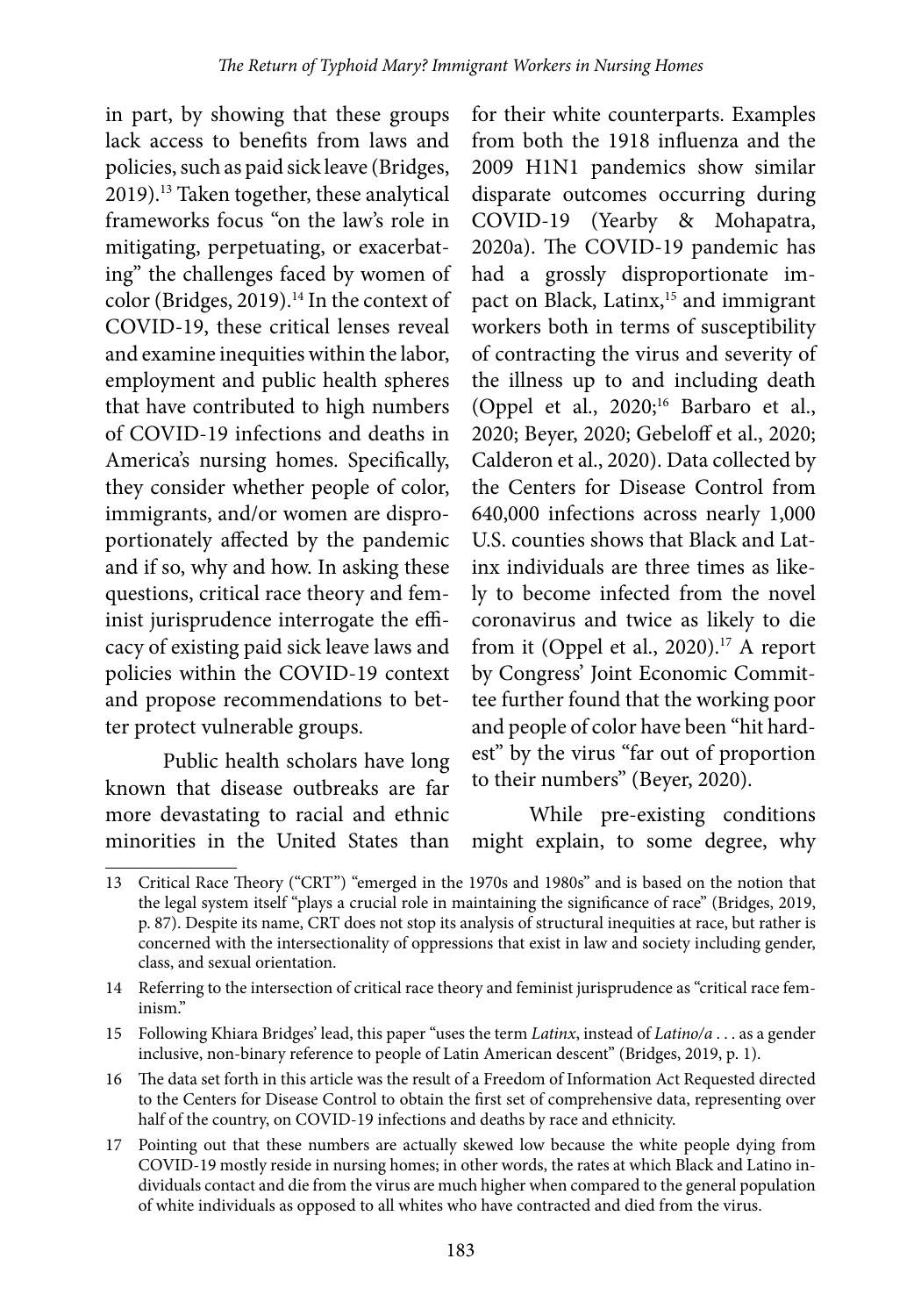Black, Latinx, and immigrant communities have higher death rates during pandemics (Villarosa, 2018), comorbidities do not account for higher infection rates (Oppel et al., 2020; Barbaro et al., 2020). Rather, critical race theorists have posited that "[r]acial and ethnic minorities are disproportionately impacted during pandemics . . . not due to any biological difference between races, but . . . as a result of social factors" (Yearby & Mohapatra, 2020a or b?). Congress' Joint Economic Committee reached the same conclusion in stating that "[w]hile it has long been understood that wealth, race and health are closely tied, COVID-19 has focused attention on the high human cost of structural inequalities in American society" (Beyer, 2020).

One of the most determinative social factors contributing to racial and ethnic minorities' increased risk of exposure to disease during pandemics is the type of work performed by these individuals (Yearby & Mohapatra, 2020a; Oppel et al., 2020; Barbarao et al. 2020). Black, Latinx and immigrant workers in the United State are more likely to be employed in low-wage jobs within frontline, essential industries "that do not provide the option to work at home and [these workers] cannot afford to miss work even when they are sick" (Yearby & Mohapatra, 2020a; Calderone et al., 2020).<sup>18</sup> During the H1N1 outbreak, a national survey reported "racial and ethnic minorities were unable to practice social distancing or stay at home . . . because they could not work at home and lacked paid sick leave" (Yearby & Mohapatra, 2020a; Kumar et al., 2013). Similarly, emerging country-wide data and regional studies on the impact of COVID-19 on low-wage workers demonstrate that the same factors—inability to telework coupled with lack of access to paid sick leave—are significantly contributing to this pandemic's disparate impact on racial and ethnic minorities (Hammonds & Kerrissey, 2020; Oppel et al., 2020;<sup>19</sup> Calderone et al., 2020).

The largest data collected on essential, low-wage workers and COVID-19 to-date is based on a Spring 2020 survey conducted in Massachusetts with 1600 participants, 72% of whom were women (Hammonds & Kerrissey, 2020). The responses revealed that over half of the workers surveyed did not believe their employers were taking the proper precautions to protect them from COVID-19 (Hammonds & Kerrissey, 2020). These workers, however, "lacked the option to quit" if they felt unsafe because "[w]ith little savings, low-wage workers depend on their paycheck—walking away can feel like it is not an option" (Hammonds & Kerrissey, 2020). The survey also found that despite Massachusetts' paid sick time law and the new federal emergency paid sick time law specifically creat-

<sup>18</sup> Discussing findings by public health experts in New York finding that immigrants working in lowwage jobs in their state do not have the option to work from home and as a result, have much greater risk of exposure to COVID-19 when they are on the job.

<sup>19</sup> One Latinx immigrant mother is quoted in the article saying, "We have to go out to work . . . [w]e have to pay our rent. We have to pay our utilities. We just have to keep working."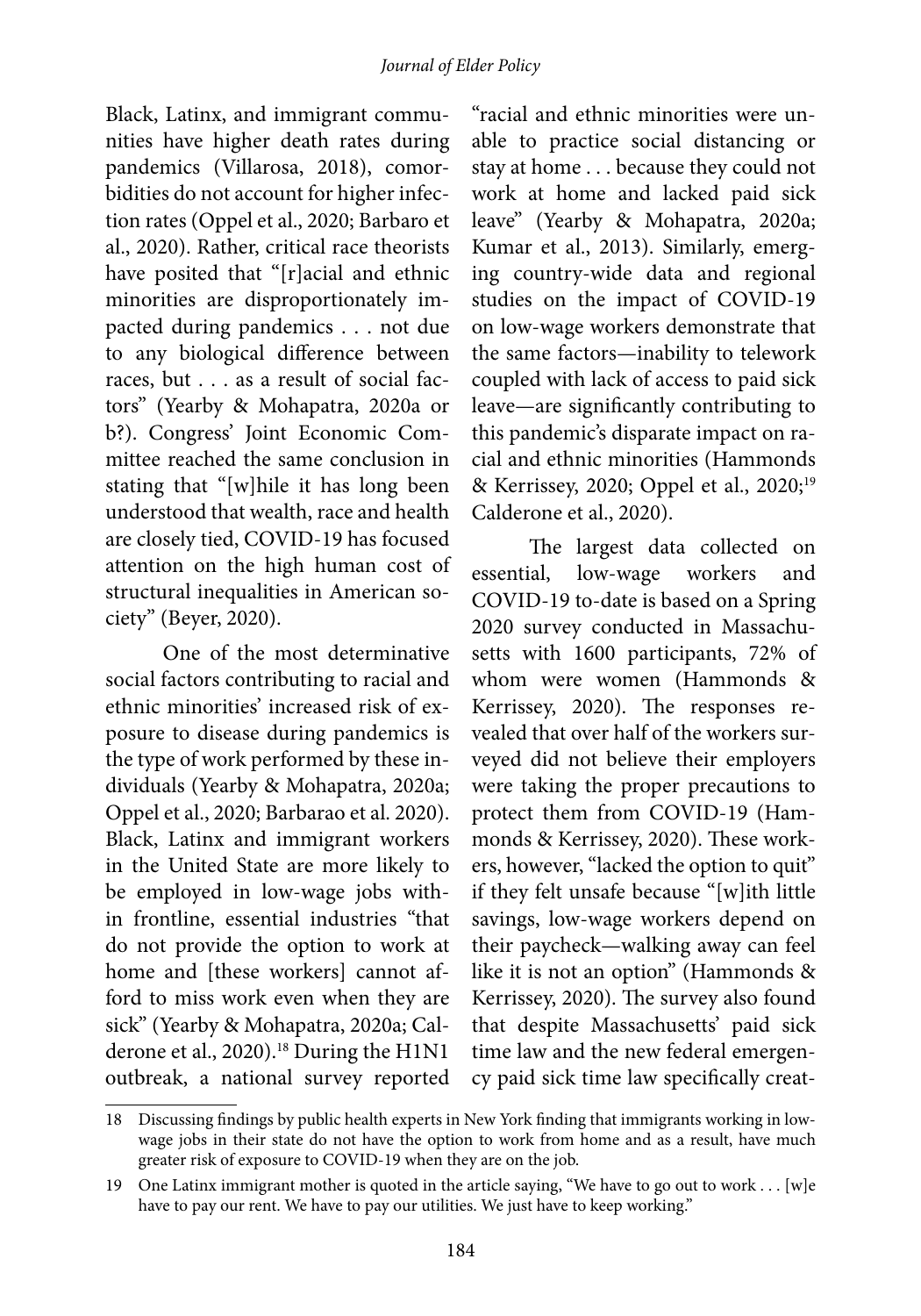ed for workers during the current pandemic, a large percentage of surveyed workers lacked access to paid sick time off from work (Hammonds & Kerrissey, 2020). When these workers are employed in frontline essential industries, such as nursing homes, showing up to work sick has "critical public health implications" (Maloney & Schumer, 2010 p. 8;<sup>20</sup> Quandt et al., 2020;<sup>21</sup> Sonmez et al., 2020).

Women of color especially are impacted by the COVID-19 pandemic because, as census data show, "one in three jobs held by women has been designated as essential during this pandemic, and nonwhite women are more likely to be doing essential jobs than anyone else." This is borne out in the home health care industry, where two-third of the workers are women of color. Thus, nursing home aides like Salma are more likely than other workers to be exposed to, contract, and spread COVID-19 (Yearby & Mohapatra, 2020a; Quandt et al., 2020; Sonmez et al., 2020; Yearby & Mohapatra, 2020b).22

When the COVID-19 crisis in nursing homes is viewed through the lenses of critical race theory and feminist jurisprudence, it becomes clear that

race and gender are implicated in terms of who is most likely to get sick from and spread the virus. Next, this paper utilizes these analytical frameworks to explain why existing laws and policies do not protect the very groups most in need of them.

## **Failures of Current Paid Sick Leave Laws: Underreported, Underenforced, and Underfunded**

**W** hen Mary Mallon and oth-<br>her eked out a living cook-<br>ing, cleaning and caregiving for other immigrant women like her eked out a living cookers, there were no laws requiring that workers earn a minimum amount per hour, be paid more if they worked over a certain number of hours a week, or be paid for time they had to take off from work due to illness. This all changed in 1938, when one of the most important pieces of New Deal legislation, the Fair Labor Standards Act ("FLSA"), was enacted. The FLSA requires employers to provide workers with a federal, hourly, minimum wage, and overtime pay (i.e., time and a half) for all hours worked over forty in a seven-day work period.<sup>23</sup>

<sup>20</sup> Nationwide data shows that this is true for immigrant workers in the agricultural and hospitality industries as well.

<sup>21</sup> Finding that Latinx farmworkers are "deemed essential" and therefore cannot shelter at home to reduce their risks of contracting COVID-19.

<sup>22</sup> Stating that "Ninety percent of home health care workers are women, and two-third of them are women of color" many of whom are living below federal poverty guidelines and lack health insurance.

<sup>23</sup> The FLSA initially excluded protections for domestic workers, who at the time overwhelmingly were poor, black women and other women of color. These exclusions can be traced to the aftermath of the Civil War and the Antebellum South. The National Labor Relations Act, continues to exclude domestic workers from its protections. Although nursing aides working in long-term care facilities are not considered domestic workers, it is important to note that the law's systemic failure to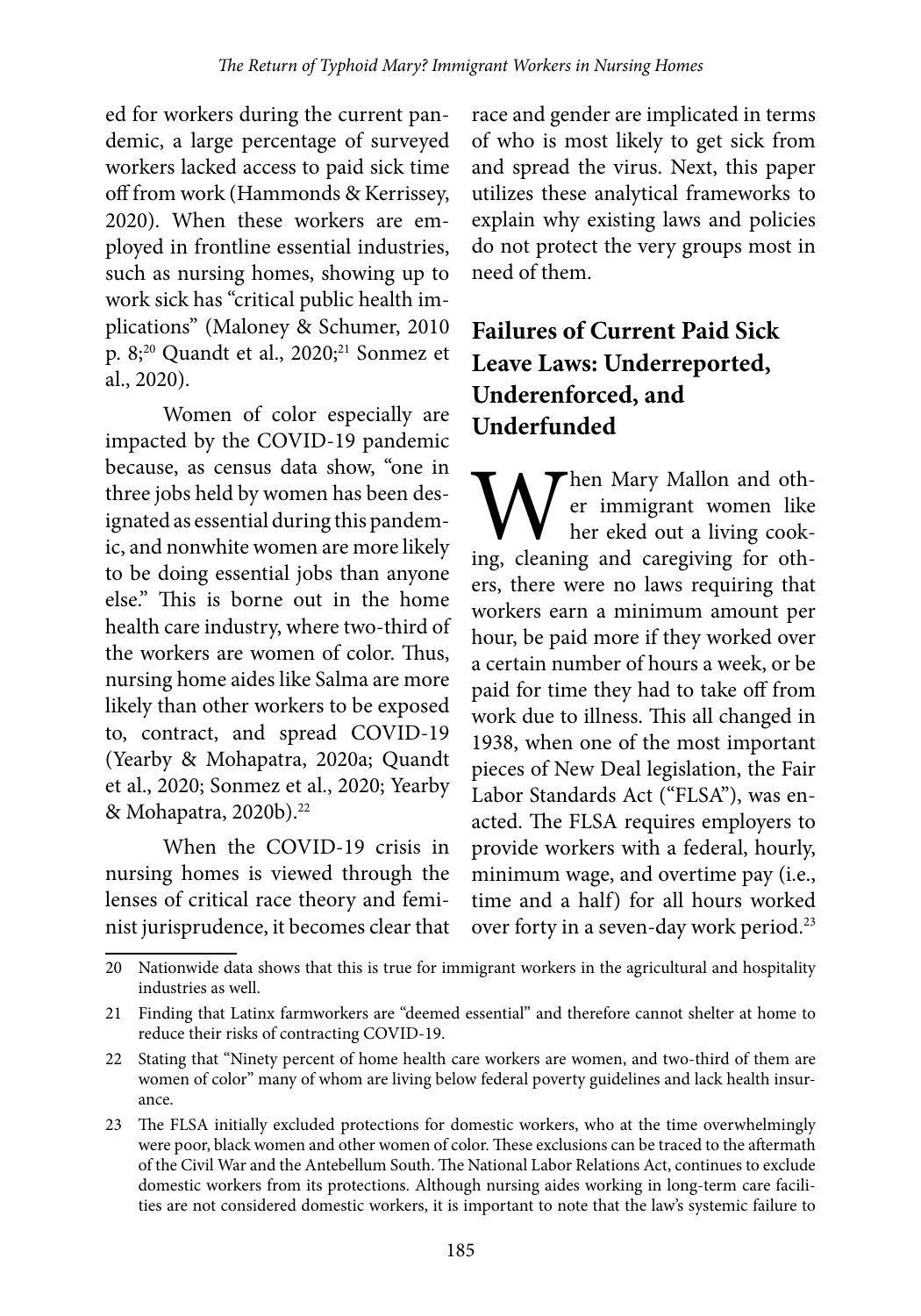The FLSA's savings clause explicitly states that it is a floor so states may legislate a higher minimum wage or overtime rate, and many states and some localities have done so.<sup>24</sup> Slower to take hold has been the right of a worker to collect pay even when she cannot work due to illness or the need to care for her own or a family member's health. It is this right, which most of the world's wealthiest countries adopted long ago (DeSilver, 2020;25 Garrity, 2017), that is a focal point because low-wage immigrant workers' inability to access paid sick leave is a critical factor in the spread of COVID-19 in nursing homes (Yearby & Mohapatra, 2020a; Barnett & Grabowski, 2020).

In the United States, it has been state and local governments, not the federal government<sup>26</sup> (Weston Williamson, 2019; Garrity, 2017), that have led the charge in enacting paid sick time legislation. San Francisco was the first jurisdiction to pass a paid sick time law in the United States in 2006 (San Francisco Paid Sick Leave Ordinance, Administrative Code Chapter 12W, 2019)<sup>27</sup> with Washington D.C., Seattle, and Milwaukee passing similar laws soon thereafter (Wash, D.C. Code § 32-131.02 (2014); Seattle Wash., Code §§ 14.16.010-.130 (2019); Milwaukee, Wis., Ordinances § 112 (2008);28 Weston Williamson, 2019; Garrity, 2017). In 2012, Connecticut became the first state to pass a paid sick time law, followed by a succession of others (Garrity, 2017).<sup>29</sup> Currently, eleven states and nineteen local jurisdictions, including cities and counties, have enacted some form of paid sick leave for their workers bringing the total number of nationwide paid sick time laws to thirty (A Better Balance, 2020a; see also Weston Williamson, 2019).<sup>30</sup>

#### These laws require that workers

protect immigrant women who work in long-term care facilities can be traced, in part, to historical legal exclusions of women of color in similar, caregiving industries where they make up a large portion of the workforce (Lin, 2013).

<sup>24</sup> ARIZ. REV. STAT. ANN. §23-363 et seq. (2020) (establishing Arizona's state minimum wage at a rate higher than the federal minimum wage); FLAGSTAFF, ARIZ., CODE § 15-01 (2016) (establishing a minimum wage for the City of Flagstaff that exceeds the state minimum wage beginning in 2020).

<sup>25</sup> "The U.S. and South Korea are the only two countries in the Organization for Economic Cooperation and Development where paid sick leave is not guaranteed . . . [a]ll European Union member countries have some form of paid sick leave."

<sup>26</sup> Prior to the COVID-19 pandemic, the only federal leave law that existed was the Family and Medical Leave Act ("FMLA"), which provides up to twelve weeks of unpaid leave and job restoration protection to certain qualifying workers who need to take time off because they are seriously ill, or are caring for a seriously ill family member or a new child. 29 U.S.C. §§ 2601 et seq. This law, does not cover a workers' short-term illness such as those caused by most viruses, including coronavirus, and applies only to employers who have 50 or more workers within a 75-mile radius and workers who have been at their place of work for one year.

<sup>27</sup> S.F., CAL., ADMIN., CODE §§ 12W .1-.16 (2019), [https://sfgov.org/olse/PAID-SICK-LEAVE-OR-](https://sfgov.org/olse/PAID-SICK-LEAVE-ORDINANCE-PSLO)[DINANCE-PSLO.](https://sfgov.org/olse/PAID-SICK-LEAVE-ORDINANCE-PSLO)

<sup>28</sup> Milwaukee's law, which was passed by voter referendum, was later repealed by the state legislature.

<sup>29</sup> Noting that Arizona's and Washington's laws were passed by voter initiative.

<sup>30</sup> Noting that the current number of paid sick time laws on the books do not reflect laws that have been repealed or passed by municipalities but preempted by hostile state legislatures.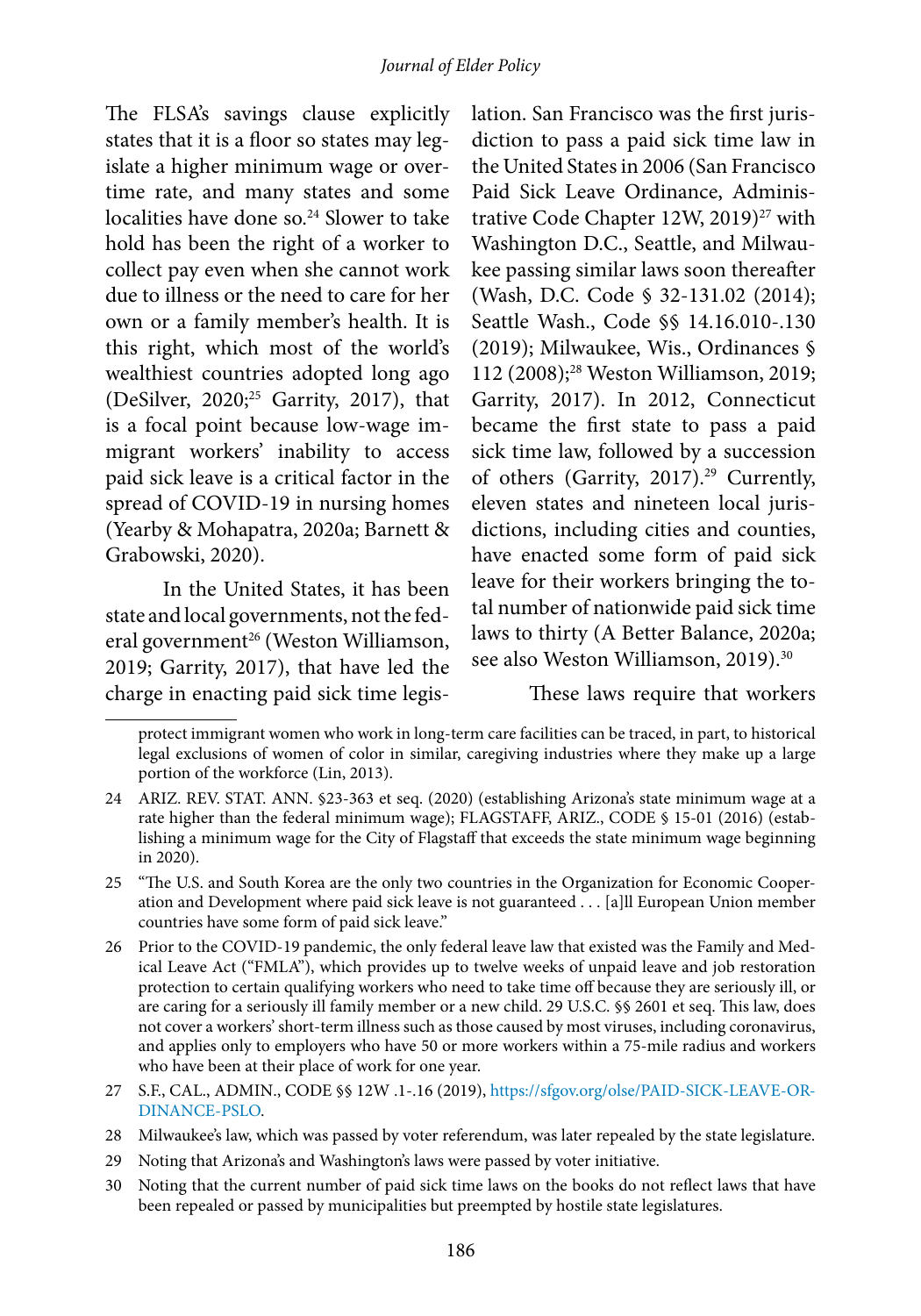be permitted to take time off and be paid for that time when they or a family member is "sick, injured, or seeking medical treatment (including for mental health and preventative care)" (Weston Williamson, 2019; A Better Balance, 2020a). Some paid sick time laws also permit workers to be paid for time away from work caused by domestic violence or a public health emergency like COVID-19 (see e.g., Arizona Revised Statutes Title 23. Labor § 23- 371). Importantly, all state, county and municipal paid sick time laws are based on an accrual model, which means that workers must earn their paid sick time hours (Weston Williamson, 2019). In Arizona, for example, workers earn one hour of paid sick time for every thirty hours worked and can use between twenty-four (three eight-hour days) and forty hours (five eight-hour days) of paid sick leave in any given year depending on the number of employees at their place of work (Arizona Revised Statutes Title 23. Labor § 23-372-73). This is typical of paid sick time laws across the country (Weston Williamson, 2019).

Since 2005, Congressional Democrats repeatedly have tried but failed to pass national, universal paid sick leave legislation. The purported law the Healthy Families Act ("HFA") would have provided much the same rights that now exist under the thirty

jurisdictions with earned paid sick time laws (Garrity, 2017). $31$  When the H1N1 pandemic struck in 2009, impacting millions of American workers, members of Congress tried to pass the "Pandemic Protection for Workers, Families, and Businesses Act," which would have provided seven paid sick days to a worker who had contracted the virus or who had to care for a dependent who had fallen ill from H1N1 (Garrity, 2017). This legislation also failed to become law. Soon thereafter, Congress' Joint Economic Committee issued a report estimating that *if* the HFA had been in place in 2010, it would have provided at least 30.3 million additional workers in America with paid sick leave (Maloney & Schumer, 2010). Thus, long before COVID-19 hit American shores, Congress's failure to enact a federal paid sick time law has sustained and perpetuated racial and gendered inequities that force low-wage immigrant women like Salma to report to work sick thereby also endangering America's older populations (Maloney & Schumer, 2010, p. 7).32

### *COVID-19 and Universal Paid Sick Leave*

Stalwart political resistance to passing a national, universal paid sick leave law finally gave way amidst fears of the highly contagious and deadly nature of

<sup>31</sup> The federal law would have been more generous than most local laws in that it would have permitted workers to earn up to seven days of paid sick leave time in a year so long as their workplaces contained fifteen or more employees.

<sup>32</sup> Finding that in "nearly half (49 percent) of all Latino employees in businesses with more than 15 employees have no access to paid sick leave."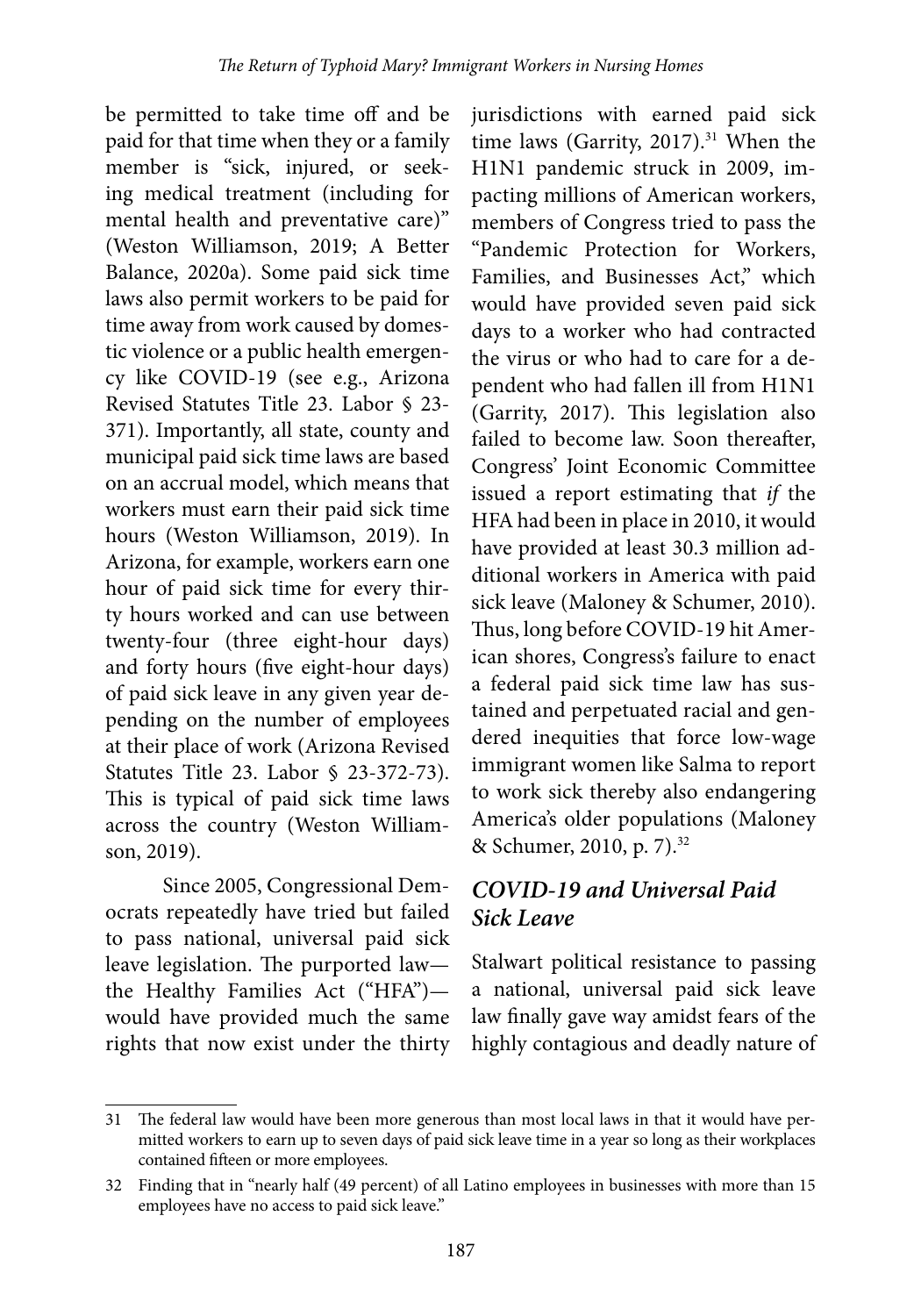COVID-19 (Bridges, 2019).<sup>33</sup> In March of 2020, Congress passed the historic Families First Coronavirus Relief Act ("FFCRA")—the first federal law ever to provide workers with a right to paid sick time (116 P.L. 127, 2020 Enacted H.R. 6201; Boyens, 2020). The law, however, is temporary in nature and limited in scope. It is effective only from April 1 to December 31, 2020, and applies only to leave taken for COVID-19 purposes.<sup>34</sup> Specifically, the FFCRA provides up to 80 hours (two weeks at eight hours a day) of paid sick time to workers whose employers are public agencies or private employers with less than 500 employees if a worker is 1) unable to work or telework due to COVID-19 symptoms and is seeking a diagnosis, 2) ordered to quarantine for a COVID-19 reason by a governmental entity or physician, 3) caring for someone who has been subject to such an order, or 4) caring for their children due to school or daycare closures related to COVID-19.

The exemption for companies with 500 or more employees has negative implications for low-wage workers in long-term care and the residents they serve as the majority of operators in this industry are large, for-profit entities who are exempt from FFCRA.<sup>35</sup> Additionally, long-term care, especially in home health care arrangements frequently employ aides as independent contractors making it so they are not entitled to paid sick leave under FF-CRA. This type of unstable employment classification reflects a larger issue present—what is known as the 'gig economy,' which disproportionately impacts low-wage workers, including women of color and immigrants. The systematic misclassifying of regular employees as independent contractors denies them protection from workplace laws. Despite the FFCRA's broad exemptions for certain workers it is the closest thing to a universal paid sick time policy in the United States.

Of paramount importance is that all paid sick time laws—state, local, as well as the FFCRA—contain anti-retaliation provisions (Arizona Revised Statute §23-374 (2020); 116 P.L. 127 §§5104- 05, 2020 Enacted H.R. 6201). In other words, employers may not take adverse employment actions against workers who request, assert their right to, and/ or take paid sick leave. Adverse employment action can take many forms, including reduction in hours, reduction in pay, disciplinary action, the creation of a hostile work environment, a change of job assignment or duties, and, of course, termination (116 P.L. 127 §5105, 2020 Enacted H.R. 6201; FLSA § 215(a)(3)). Anti-retaliation provisions in some state and local paid sick time laws are quite robust, stating that employers will be

<sup>33</sup> Critical race and feminist jurisprudence would also prompt us to ponder whether the reluctance to pass universal paid sick leave is based, in part, on an effort to sustain hegemonic labor systems that maintain social hierarchies that disadvantage low-wage workers, women, and/or people of color.

<sup>34</sup> Importantly, the law guarantees employers a dollar-for-dollar refundable tax credit through the Treasury Department.

<sup>35</sup> *See* Private Equity Ownership is Killing People at Nursing Homes, 2021, available at: https://www. vox.com/policy-and-politics/22295461/nursing-home-deaths-private-equity-firms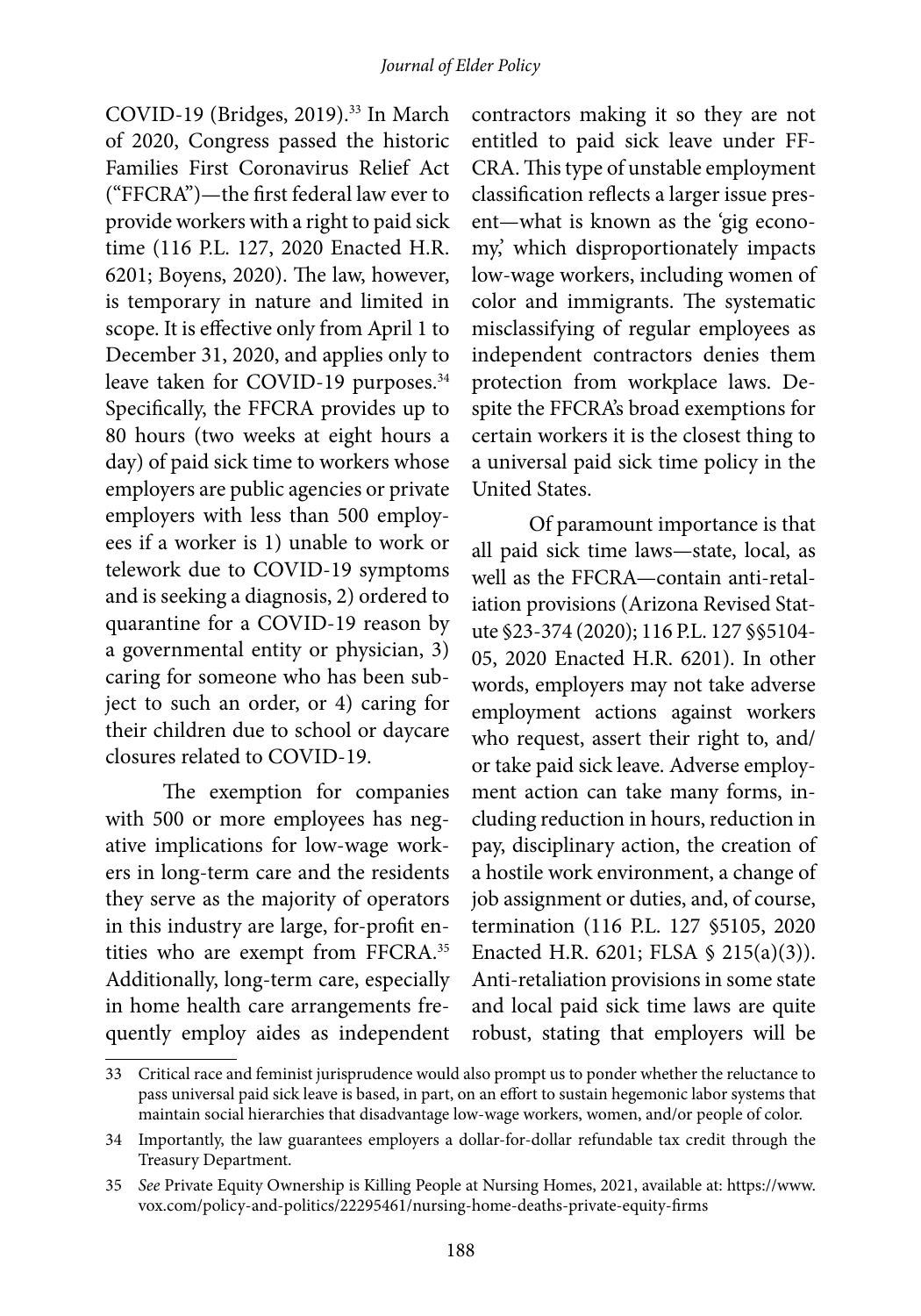presumed to have retaliated if a worker experiences adverse employment action within a certain time period after requesting and/or taking paid sick time leave (Weston Williamson, 2019; Arizona Revised Statutes Title 23. Labor § 23-  $364(B)$ .<sup>36</sup> Although the FFCRA does not contain this type of heightened anti-retaliation protection, it clearly states that an employer "may not discharge, discipline, or otherwise discriminate against any employee who takes paid sick leave under the FFCRA and files a complaint or institutes a proceeding under or related to the FFCRA" (116 P.L. 127 §5105, 2020 Enacted H.R. 6201; FLSA § 215(a)(3)). These anti-retaliation provisions, as well as the penalties (FLSA §§ 216-217) that attach to employer violations of paid sick time laws, including retaliation, are meant to signal to employers that they will incur greater cost by violating the law than they will by simply abiding by it.

Putting aside for the moment the temporary and limited nature of FF-CRA leave, and the fact that over 33.5 million workers in America continue to lack paid sick time for illnesses other than COVID-19 (A Better Balance, 2020a),<sup>37</sup> existing paid sick leave laws, at least on their face, appear to provide a decent measure of protection for workers. The problem, however, occurs when it comes to accessing and enforcing the rights promised by these laws. It is at this confluence that the ideal of

paid sick leave collides with the realities of low-wage immigrant workers lives. Relatedly, an effective paid sick leave law needs to ensure that workers' regularly scheduled paychecks are not reduced if they take sick leave. As many low-wage workers depend on every paycheck to meet basic needs, it would effectively function as a deterrent to request sick leave if their regular pay was reduced since they may not be able to wait for the funds to be added to a later check.

### *Failures of Paid Sick Leave Laws for Low-Wage, Immigrant Workers*

Even when low-wage immigrant workers have the legal right to accrue and/ or use paid sick leave they either cannot or do not use it to stay home when they have been exposed to COVID-19, as in the case of Josefina Brito-Fernandez (Conlen et al., 2020; Hammonds & Kerrissey, 2020),<sup>38</sup> or when they have fallen ill due to some other health reason. This has been dubbed the problem of "presenteeism," and it is a grave threat during a pandemic (Garrity, 2017). The phenomenon of employees showing up to work sick, especially when those workers, like Mary Mallon, work in the food and other frontline industries, is a leading cause of disease outbreaks such as the norovirus outbreak that took place aboard a cruise ship in 2012 (Garrity, 2017), contributed to the spread of the H1N1 virus in 2009 (Gar-

<sup>36</sup> Creating a presumption of retaliation if adverse action is taken within ninety days of an employee asserting her right to paid sick time.

<sup>37</sup> This count only includes private sector workers.

<sup>38</sup> Finding that despite Massachusetts's robust paid sick leave law, large numbers of low-wage workers did not access it.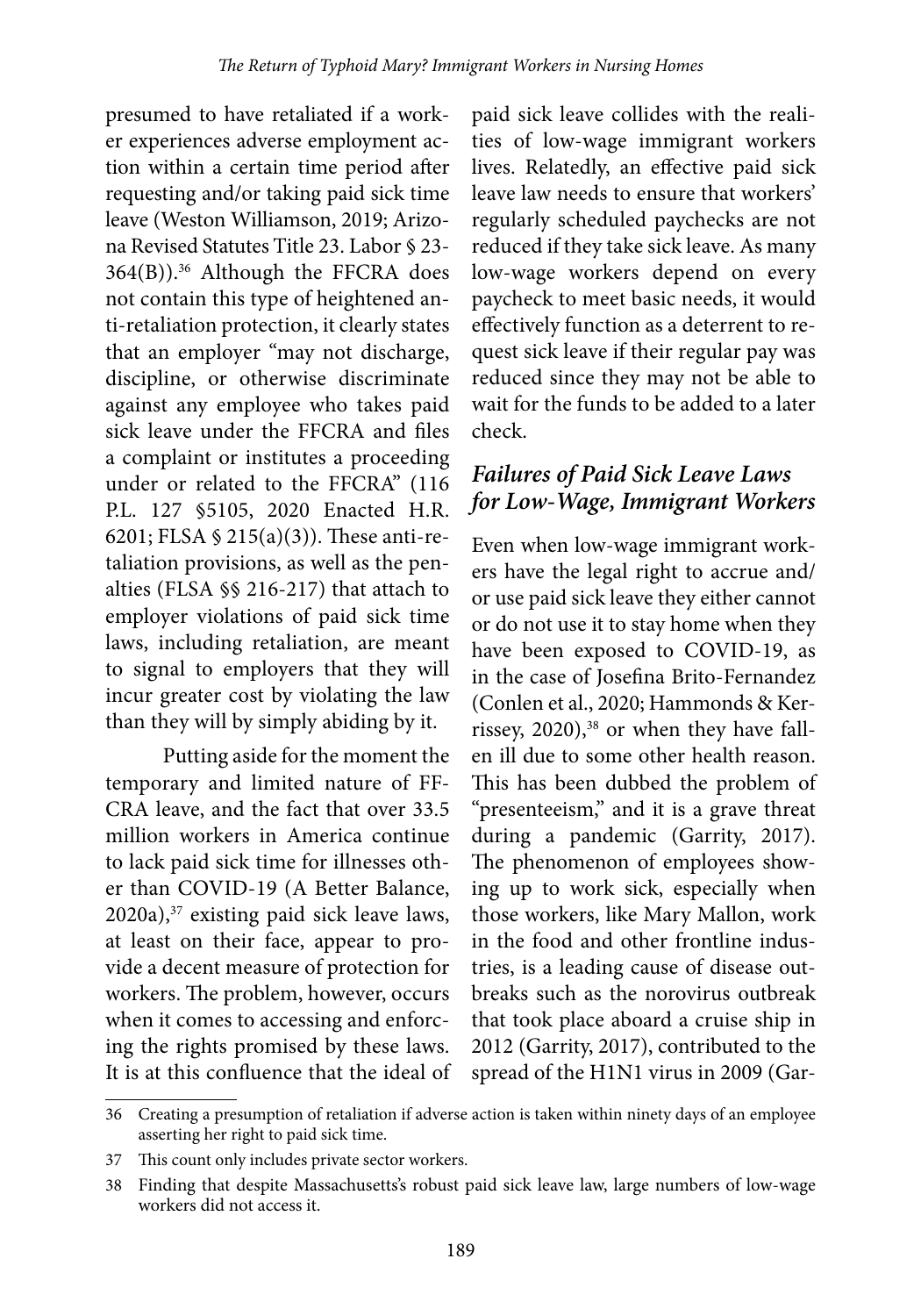rity, 2017; Maloney & Schumer, 2010, pp 2-3), and generally has been "linked to the spread of harmful contagions to co-workers and customers" (A Better Balance, 2020b).<sup>39</sup> Not surprisingly, presenteeism is strongly correlated with workers' lack of access to paid sick leave rights (Kumar et al., 2013, p. 1408). To reduce presenteeism, scholars, researchers, and policymakers have advocated for the passage of a universal paid sick leave law or expanding paid sick time laws into states and localities that do not have them. But Salma's story shows that this will not be enough, and critical race and feminist jurisprudence helps explain why.

Low-wage workers, and especially Black, Latinx and female workers within this category, are far less likely than their counterparts to have access to paid sick time. Although this is due in part to the lack of a universal paid sick leave law or the numerous jurisdictions that have not passed local sick time laws, it does not explain why workers like Salma are less likely to ask for and use paid sick leave even when they have the legal right to do so. The reason Salma articulated for her hesitation to ask for paid sick time she had earned is the same for most workers in her position: fear of employer retaliation (Dunne, 2000).<sup>40</sup>

The first fear, shared by low-wage workers from diverse backgrounds, is that of economic retaliation, including cut wages, reduced hours, and termination (Dunne, 2000). Then there is the additional fear faced by immigrant workers that their employers will report them to immigration authorities, which may affect their immediate or extended family members even if they themselves possess documentation and work authorization (Dunne, 2000). Even though all paid sick time laws contain anti-retaliation provisions, enforcement of these provisions is another matter.

Workers who request and are denied paid sick time, or who are retaliated against for seeking or taking paid leave, have two options: they may file a complaint with the appropriate federal or state regulatory agency or sue their employer to enforce their rights. The vast majority of low-wage workers fall into the "access-to-justice" gap, in that they lack the financial wherewithal to hire and pay private attorneys to represent them in a lawsuit, but they also cannot access free legal services because they make just enough to disqualify them from free legal services. More commonly, however, low-wage immigrant workers are excluded from free legal services because federally funded legal aid offices are prohibited from assisting immigrants without documentation $41$  (Heeran, 2011). This means that making a complaint with officials

<sup>39</sup> Citing a study conducted in 2009 in support of passing the Healthy Families Act.

<sup>40</sup> Citing the federal court for the Northern District of California for the proposition that "[i]t needs no argument to show that fear of economic retaliation might often operate to induce aggrieved employees quietly to accept substandard conditions."

<sup>41</sup> There are few exceptions to this broad exclusion involving immigrants seeking visas based on having been victims of trafficking, gender-based violence (such as domestic violence), and who have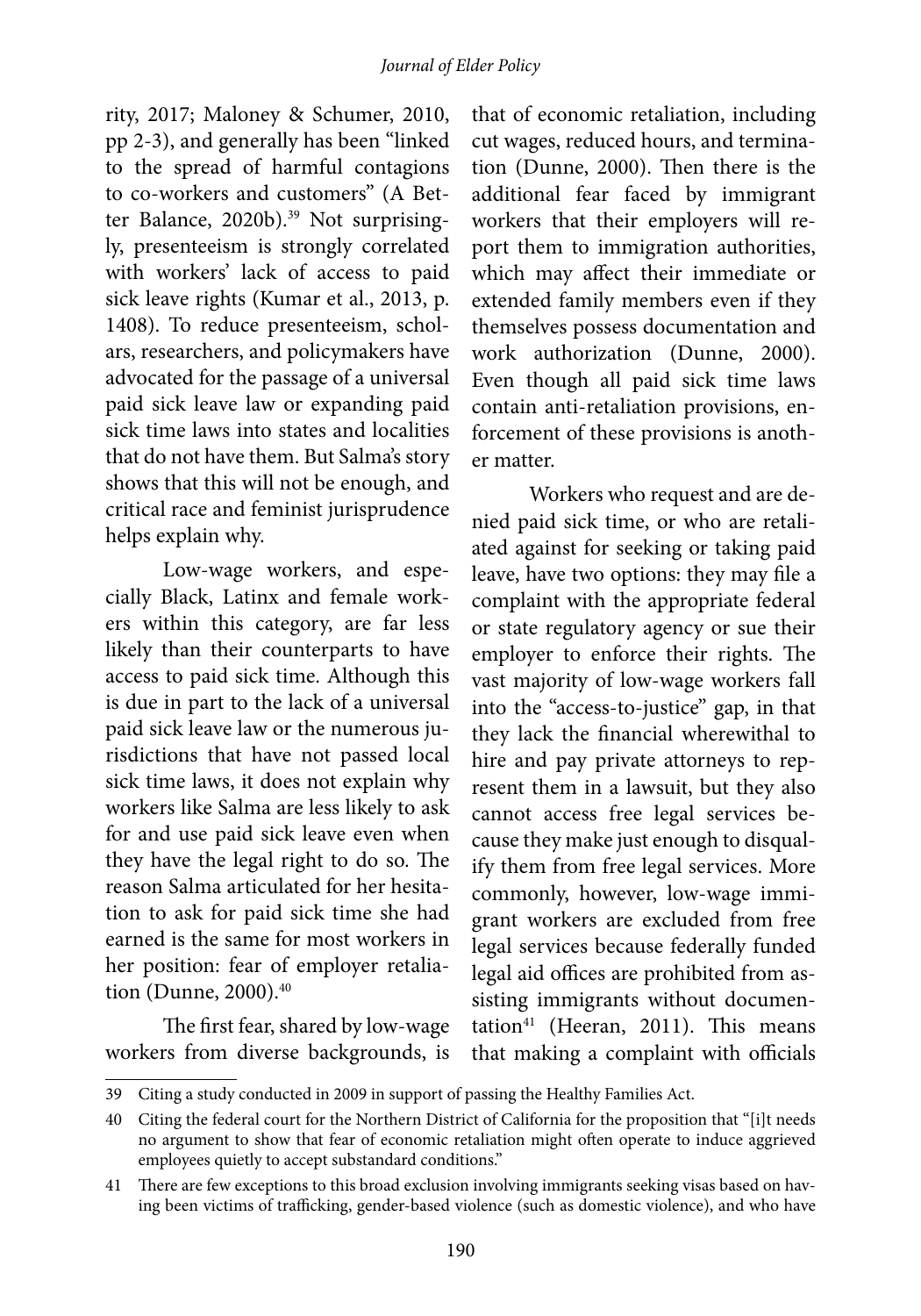tasked with enforcing sick time laws is the most readily available remedy. If the violation or retaliation occurred under the FFCRA's emergency paid sick time law, the pertinent agency is the U.S. Department of Labor ("DOL") (116 P.L. 127, 2020 Enacted H.R. 6201).

The COVID-19 pandemic, however, has made it painfully apparent that DOL lacks the resources to respond to the deluge of complaints being filed by distraught workers (Labor Department Report, "National Employment Law Project," 2020). Even before the novel coronavirus, DOL was woefully understaffed (Foo, 1994, p.2204).<sup>42</sup> The same is true for many state and local agencies (Romm, 2020). As a result, most paid sick leave laws in the United States are substantially underenforced, making them practically worthless to workers like Salma because "[a] legal right that cannot be enforced is not really a right at all" (Dunne, 2000, pp. 636-37).

The mere existence of laws like the FFCRA that promise up to 80 hours of emergency paid sick time during the COVID-19 crisis, or state and local laws that allow workers to earn and use paid

sick time for a broad range of health-related reasons, is not enough. Moreover, these laws and their regulatory and enforcement mechanisms, however well intended, do not consider the lived reality of large swaths of the low-wage workforce including immigrant women like Salma. To ensure that these essential, frontline workers can access existing and future rights to paid sick leave, additional measures must be implemented.

## **Recommendations: A Preventable Deadly Intersection**

**P**aid sick time laws, alone, do not prevent low-wage immigrant women from becoming superspreaders among vulnerable populaprevent low-wage immigrant women from becoming superspreaders among vulnerable populations. What policymakers have failed to consider is what will be needed for these laws to become more viable for workers like Salma. Two interrelated interventions, both informed by critical race theory and feminist jurisprudence, provide a starting point<sup>43</sup> (Boyens, 2020).<sup>44</sup>

First, paid sick time laws must be enforced consistently and at much higher volume than is currently being done.

assisted in criminal investigations.

<sup>42</sup> "Under President Carter, the DOL had 1600 wage and hour inspectors to police ninety million workers. Under President Reagan, the number was slashed to 700, and has increased only to 800 during President Clinton's tenure."

<sup>43</sup> A third intervention beyond the scope of this paper is state payment of paid sick time to workers rather than requiring employers, who understandably worry about being able to pay sick workers who are not at work while also paying for replacement labor. The FFCRA begins to do this by reimbursing employers for paid sick time costs through dollar-for-dollar tax reimbursements. Even this, however, is not ideal because many employers will be unable to even front costs especially during the deep economic recession precipitated by the COVID-19 pandemic. A recent study shows that leave "claims surged to unprecedented levels" in at least two states – California and Rhode Island – that provide direct payments to workers who take time off for illness or caregiving "beginning in early March."

<sup>44</sup> Stating that "this data suggests that these states began helping workers even while federal legislation to provide emergency paid sick and family leave was still under debate" in Congress.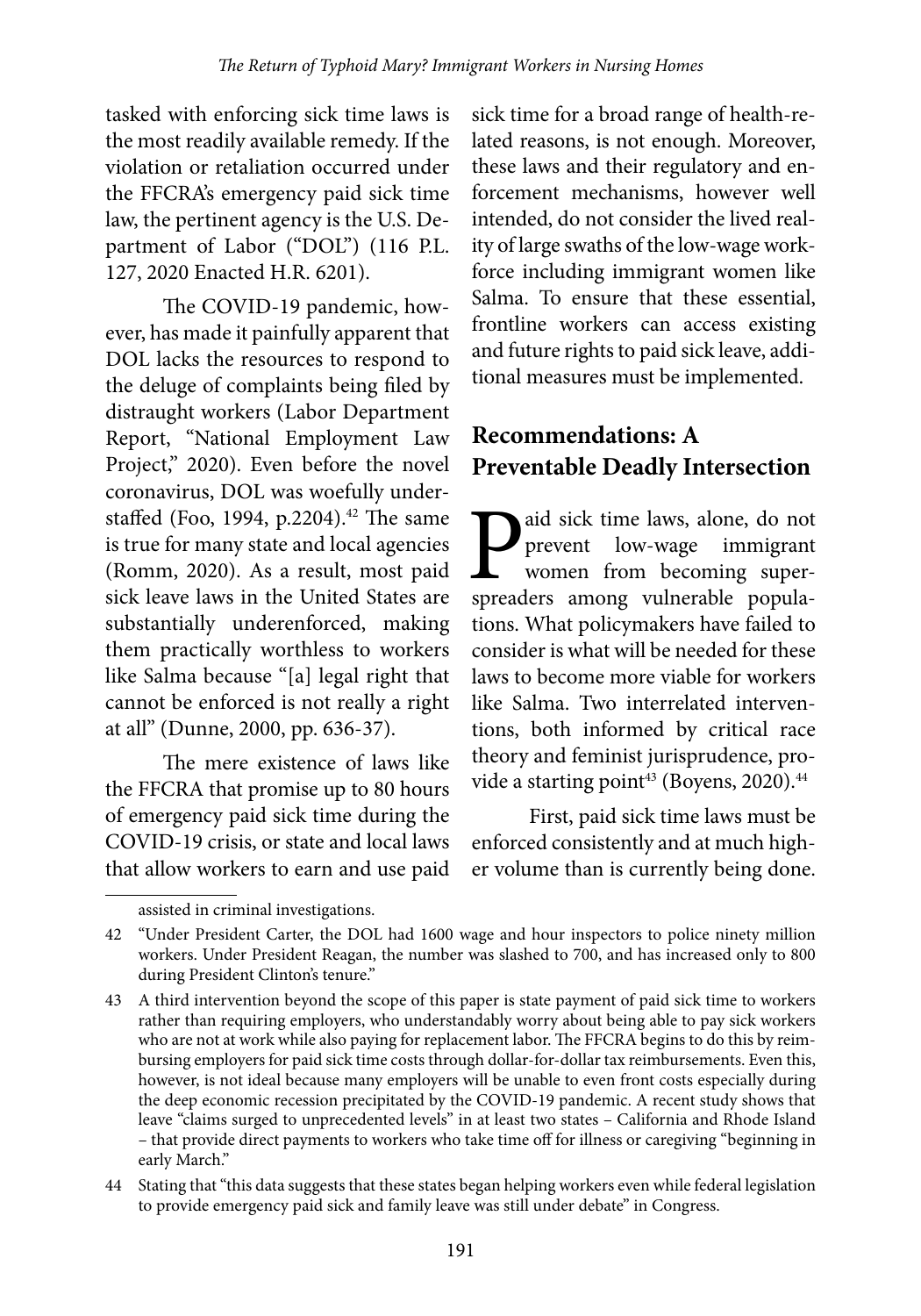Part of the problem is lack of resources to fund state and federal labor agencies at a level that would enable them to hire adequate staff to investigate and process worker complaints. Currently, all but eight states and Washington D.C. enforce paid sick time laws through a centralized labor agency (Gerstein, 2020). This approach to enforcement not only drastically limits the number of claims that can be processed at a given time, but it also alienates low-wage workers, especially people of color and immigrants, who are distrustful of officials who operate at a remove from their communities (Gordon, 2005; Walzer Leavitt, 1996).45 Alternatively, if low-wage immigrant workers could see, speak with, and/or walk into the offices of *local officials* to file claims, then they would be more likely to do so. Decentralizing and spreading the burden of paid sick time law enforcement to city, county, and state attorney offices would simultaneously break down barriers low-wage immigrant workers face in filing paid sick time complaints and increase the number of complaints being acted upon. This recommendation could lead to more impact-style litigation (which labor agencies are ill-equipped to handle and rarely engage in) that reverberates beyond a single case (Gerstein, 2020).<sup>46</sup>

Second, localizing paid sick time enforcement creates greater opportunities for outreach and education. Although studies are underway, $47$  it is not yet well understood whether low-wage immigrant workers and their employers, many of whom run small businesses and/or hail from immigrant communities themselves, fully understand the right to paid sick leave much less how to access this right. Anecdotal evidence from workers' rights clinics nationwide suggests that the right to paid sick leave is not well understood and many workers with these demographic backgrounds do not know these laws exists. Tasking and funding local city and county attorney offices with conducting "know-your-rights" and "know-your-obligations" presentations to their low-wage worker and employer communities could increase both the number of workers willing to seek paid sick leave as well as the number of employers willing to provide it without resorting to retaliation. Additionally, collaboration with immigrant worker centers is another key resource as lowwage immigrants often turn to these centers for self-help and advocacy, and their outreach could include better navigation of paid sick leave laws.<sup>48</sup>

48 *See* Worker Centers, Organizing Communities at the Edge of a Dream, available at [https://digital](https://digitalcommons.ilr.cornell.edu/cgi/viewcontent.cgi?article=1018&context=books) [commons.ilr.cornell.edu/cgi/viewcontent.cgi?article=1018&context=books](https://digitalcommons.ilr.cornell.edu/cgi/viewcontent.cgi?article=1018&context=books)

<sup>45</sup> Mary Mallon was similarly distrustful of the New York health authorities that implored her to stop cooking for a living.

<sup>46</sup> At least fourteen states are following a similar strategy in the occupational safety and health realm; these states have enacted local laws and enforcement mechanisms to fill the gap created by an absence of national standards addressing workplace safety specific to the COVID-19 pandemic (Berkowitz, 2020).

<sup>47</sup> A collaborative of public health researchers at Northern Arizona University's Center for Health Equity Research working in conjunction with the Workers' Rights Clinic at the James E. Rogers College of Law currently are launching a project that will collect data to determine whether the amount of paid sick leave taken by low-wage immigrant workers would increase based on targeted outreach and education through community health workers.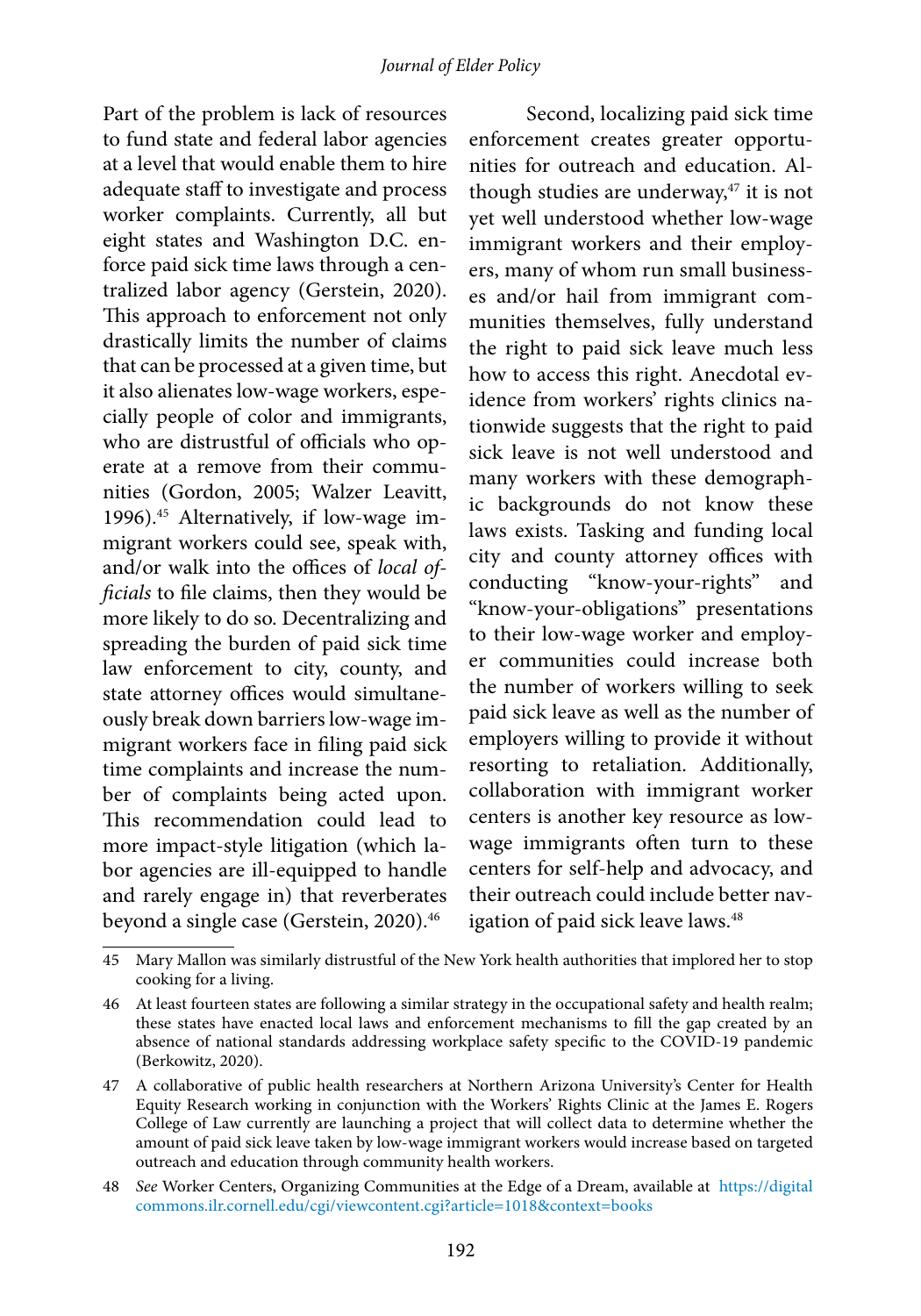The coronavirus has devastated nursing homes across the country, killing over 160,000 residents and workers at the time of this writing (American Associations of Retired Persons Nursing Home COVID-19 Dashboard, 2021). Those numbers only reflect deaths reported (there may be many more unreported cases) and they don't account for pain and suffering related to a coronavirus infection, especially when it is acquired at an older age. Low-wage immigrant workers employed in multiple nursing home facilities did not cause the pandemic, but poor infection control, largely caused by inadequate staffing has allowed the virus to spread (Sklar & Terry, 2020). Enforced paid sick leave laws can help curtail an infectious disease that has spiraled out-of-control, but efforts such as those highlighted above must be made to ensure that lowwage workers are able to both realize and access their rights.

#### **Conclusion**

S<sub>the r</sub> cholars who have studied Mary Mallon and similar tragic stories of poor, immigrant women frame the narrative in terms of a seemingly irreconcilable tension between "how to protect the public's health and at the

same time maintain the rights and freedoms of individuals" (Walzer Leavitt, 1996, p. 205; Hoppe, 2017; Foss, 2020). In sum, these societal goals much be pursued together. Protecting low-wage immigrant workers simultaneously safeguards nursing home residents during COVID-19 or other infectious disease pandemics. Specifically, the provision and enforcement of paid sick leave rights both protects vulnerable members of the public and helps curtail COVID-19 and future outbreaks.

### **Acknowledgements**

The authors appreciate the assistance of Arizona Law's faculty support, especially Bert Skye, for administrative assistance. The authors are grateful to Andrew Coan and Ellen Bublick for their thoughtful suggestions, to Leah Jaffe and Mary Ryan for their wisdom, and to clinic students Annabel Barraza, Yesenia Gamez Valdez and Andrea Sharp for their diligent representation of immigrant women workers in nursing homes. Special thanks to Ruqaiijah Yearby for her insightful review, to the participants at APHA 2020 Annual Meeting, as well as to Eva Kahana and Kaitlyn Barnes Langendoerfer for their helpful guidance, edits, and support.

#### **References**

A Better Balance. (2020a, February 28). *Fact sheet: Nationwide paid sick days are essential for public health*. [https://www.abetterbalance.org/resources/fact](https://www.abetterbalance.org/resources/fact-sheet-paid-sick-days-are-essential-for-public-health/)[sheet-paid-sick-days-are-essential-for-public-health/](https://www.abetterbalance.org/resources/fact-sheet-paid-sick-days-are-essential-for-public-health/)

A Better Balance. (2020b, September 15). *Know your rights: The Families First*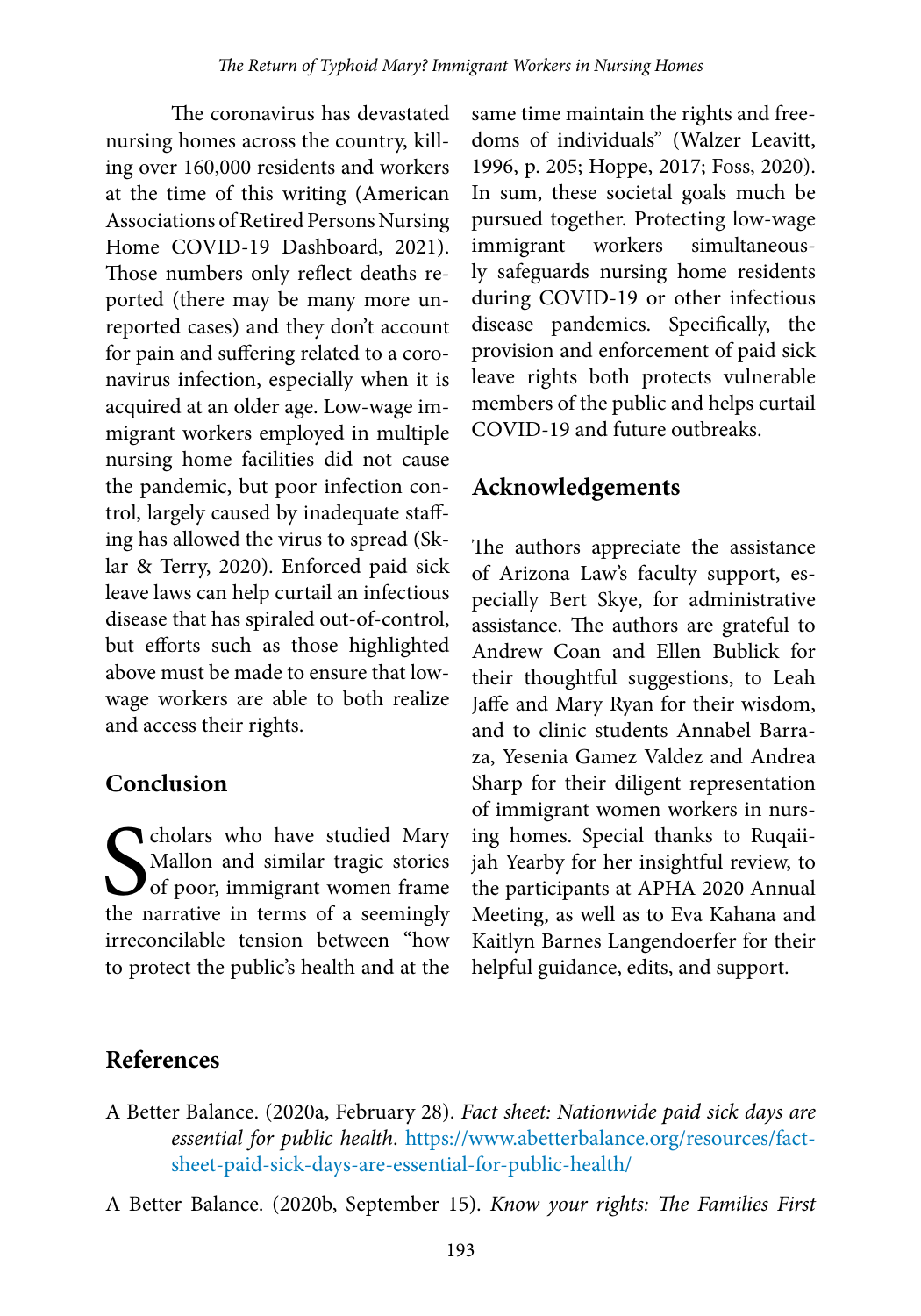*Coronavirus Response Act Paid Leave & Paid Sick Time FAQ*. [https://www.](https://www.abetterbalance.org/resources/know-your-rights-the-families-first-%20%20%20%20%20%20%20%20%20%20%20%20coronavirus-response-act-faq/) [abetterbalance.org/resources/know-your-rights-the-families-first-corona](https://www.abetterbalance.org/resources/know-your-rights-the-families-first-%20%20%20%20%20%20%20%20%20%20%20%20coronavirus-response-act-faq/) [virus-response-act-faq/](https://www.abetterbalance.org/resources/know-your-rights-the-families-first-%20%20%20%20%20%20%20%20%20%20%20%20coronavirus-response-act-faq/)

- Aleinikoff, T., Martin, D., Motomura, H., Fullerton, M., & Stumpf, J. (2016). *Immigration and citizenship: Process and policy*. West Academic Publishing.
- Barbaro, M., & Dickerson, C. (2020, May 4). One Meat Plant, One Thousand Infections. *The Daily Podcast.* The New York Times. [https://www.nytimes.com/](https://www.nytimes.com/2020/05/04/podcasts/the-daily/meat-processing-coronavirus.html) [2020/05/04/podcasts/the-daily/meat-processing-coronavirus.html.](https://www.nytimes.com/2020/05/04/podcasts/the-daily/meat-processing-coronavirus.html)
- Barbaro, M., & Gebeloff, R. (2020, July 8). Counting the infected. *The Daily Podcast.* The New York Times. [https://www.nytimes.com/2020/07/08/podcasts/](https://www.nytimes.com/2020/07/08/podcasts/the-daily/coronavirus-data-united-states.html) [the-daily/coronavirus-data-united-states.html](https://www.nytimes.com/2020/07/08/podcasts/the-daily/coronavirus-data-united-states.html).
- Barnett, M. L., & Grabowski, D. C. (2020). Nursing homes are ground zero for COVID-19 pandemic. *JAMA Health Forum*, *1*(3). [https://doi.org/10.1001/](https://doi.org/10.1001/jamahealthforum.2020.0369) [jamahealthforum.2020.0369](https://doi.org/10.1001/jamahealthforum.2020.0369)
- Berkowitz, D. (2020). Which states and cities have adopted comprehensive COVID-19 worker protections? *National Employment Law Project*. [https://](https://www.nelp.org/blog/which-states-cities-have-adopted-comprehensive-covid-19-worker-protections/) [www.nelp.org/blog/which-states-cities-have-adopted-comprehensive](https://www.nelp.org/blog/which-states-cities-have-adopted-comprehensive-covid-19-worker-protections/)[covid-19-worker-protections/](https://www.nelp.org/blog/which-states-cities-have-adopted-comprehensive-covid-19-worker-protections/)
- Beyer, D. (2020). *The impact of coronavirus on the working poor and people of color.* U.S. Congress Joint Economic Committee.
- Booker, B. (2020, May 18). Health care aide charged after allegedly refusing to self-isolate; Patient, 80, dies [episode]. In *The Coronavirus Crisis*. NPR.org. [https://](https://www.npr.org/sections/coronavirus-live-updates/2020/05/18/858240770/health-care-aide-charged-after-refusing-order-to-self-isolate-elderly-patient-di) [www.npr.org/sections/coronavirus-live-updates/2020/05/18/858240770/](https://www.npr.org/sections/coronavirus-live-updates/2020/05/18/858240770/health-care-aide-charged-after-refusing-order-to-self-isolate-elderly-patient-di) [health-care-aide-charged-after-refusing-order-to-self-isolate-elderly-pa](https://www.npr.org/sections/coronavirus-live-updates/2020/05/18/858240770/health-care-aide-charged-after-refusing-order-to-self-isolate-elderly-patient-di) [tient-di](https://www.npr.org/sections/coronavirus-live-updates/2020/05/18/858240770/health-care-aide-charged-after-refusing-order-to-self-isolate-elderly-patient-di).
- Bowman, C. G., Rosenbury, L. A., Tuerkheimer, D., & Yuracko, K. A. (2018). *Feminist jurisprudence: cases and materials* (4th ed.). West Academic Publishing.
- Boyens, C. (2020, June). State paid family and medical leave programs helped a surge of workers affected by the COVID-19 Pandemic. Urban Institute. [https://www.urban.org/sites/default/files/publication/102325/state-paid](https://www.urban.org/sites/default/files/publication/102325/state-paid-family-and-medical-leave-programs-helped-a-surge-of-workers-affected-by-the-covid-19-pandemic_0.pdf)[family-and-medical-leave-programs-helped-a-surge-of-workers-affected](https://www.urban.org/sites/default/files/publication/102325/state-paid-family-and-medical-leave-programs-helped-a-surge-of-workers-affected-by-the-covid-19-pandemic_0.pdf)[by-the-covid-19-pandemic\\_0.pdf](https://www.urban.org/sites/default/files/publication/102325/state-paid-family-and-medical-leave-programs-helped-a-surge-of-workers-affected-by-the-covid-19-pandemic_0.pdf).
- Bridges, K. M. (2019). *Critical race theory: A primer*. Foundation Press.
- Calderone, J. R., Abel, A. M., & Rosenbaum, E. (2020). COVID-19 and undocumented immigrants. *Family Doctor, A Journal of the NY State Academy*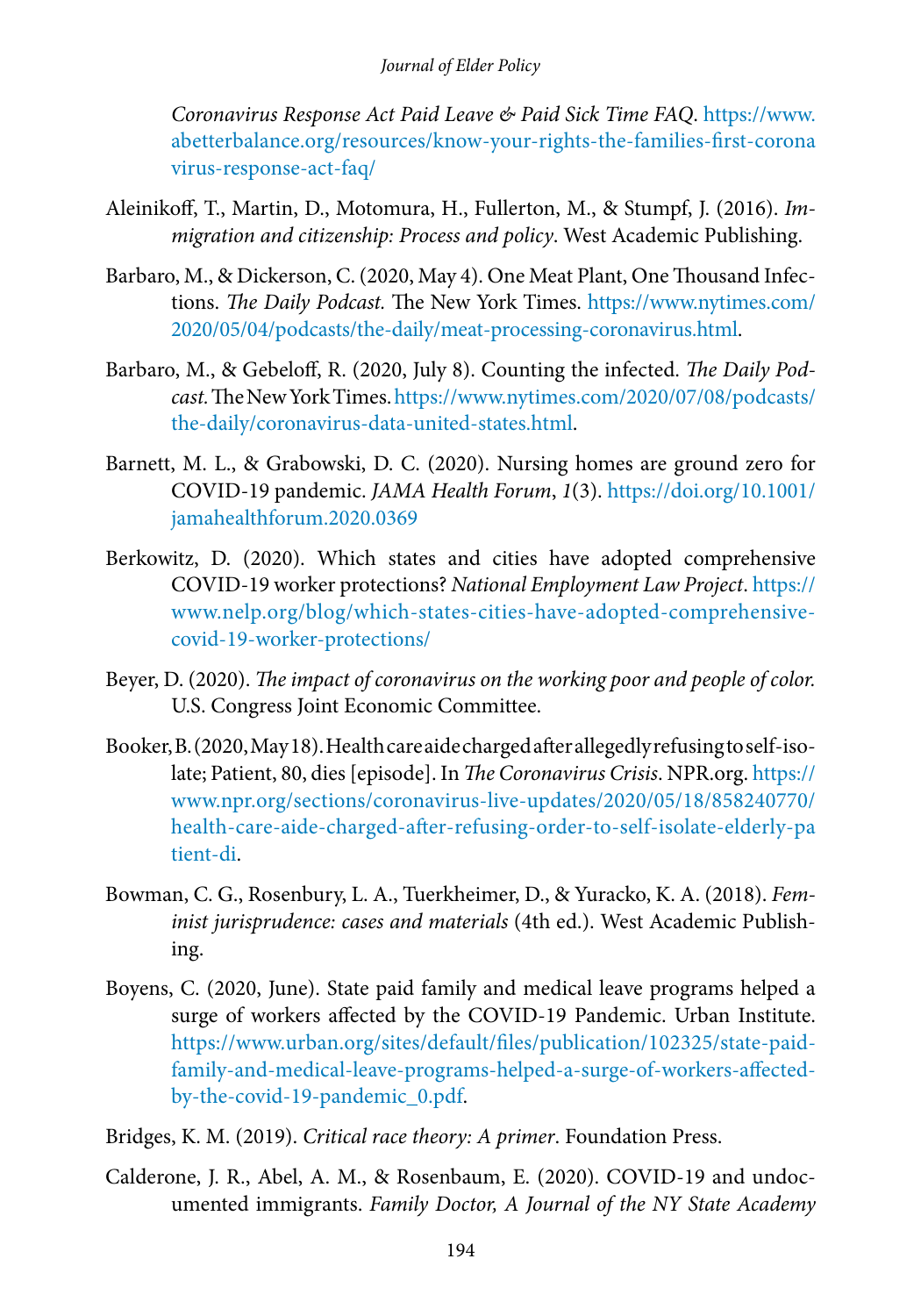*of Family Physicians*, *9*(1), 37–40. http://www.nysafp.org/NYSAFP/media/ PDFs/Family%20Doctor/Family-Doctor-Summer2020\_1.pdf#page=37.

- Chen, M. K., Chevalier, J. A., & Long, E. F. (2020, July). *Nursing home staff networks and COVID-19.* NBER Working Paper Series. [https://www.nber.org/](https://www.nber.org/papers/w27608.pdf) [papers/w27608.pdf](https://www.nber.org/papers/w27608.pdf).
- Coe, N. B., & Harold Van Houtven, C. (2020). Living arrangements of older adults and COVID19 risk: It is not just nursing homes. *Journal of the American Geriatrics Society*, *68*(7), 1398–1399. <https://doi.org/10.1111/jgs.16529>.
- Cohen, P., & Hsu, T. (2020, June 11). 'Rolling Shock' as job losses mount even with reopenings. *The New York Times* [https://www.nytimes.com/2020/05/14/](https://www.nytimes.com/2020/05/14/business/economy/coronavirus-unemployment-claims.html) [business/economy/coronavirus-unemployment-claims.html](https://www.nytimes.com/2020/05/14/business/economy/coronavirus-unemployment-claims.html)
- Conlen, M., Ivory, D., Yourish, K., Lai, K.K.R., Hassan, A., Calderone, J., Smith, M., Lemonides, A., Allen, J., Blair, S., Burakoff, M., Cahalan, S., Cassel, Z., Craig, M., De Jesus, Y., Dupré, B., Facciola, T., Fortis, B., Gorenflo, G. … Harvey, B. (2020, September 16). About 40% of U.S. Coronavirus deaths are linked to nursing homes. *The New York Times*. [https://www.nytimes.](https://www.nytimes.com/interactive/2020/us/coronavirus-nursing-homes.html) [com/interactive/2020/us/coronavirus-nursing-homes.html](https://www.nytimes.com/interactive/2020/us/coronavirus-nursing-homes.html).
- DeSilver, D. (2020, July 27). As coronavirus spreads, which U.S. workers have paid sick leave – and which don't? *Pew Research Center*. [https://www.pe](https://www.pewresearch.org/fact-tank/2020/03/12/as-coronavirus-spreads-which-u-s-workers-have-paid-sick-leave-and-which-dont/)[wresearch.org/fact-tank/2020/03/12/as-coronavirus-spreads-which-u-s](https://www.pewresearch.org/fact-tank/2020/03/12/as-coronavirus-spreads-which-u-s-workers-have-paid-sick-leave-and-which-dont/)[workers-have-paid-sick-leave-and-which-dont/.](https://www.pewresearch.org/fact-tank/2020/03/12/as-coronavirus-spreads-which-u-s-workers-have-paid-sick-leave-and-which-dont/)
- Dickerson, C. & Shear, M. (2020, October). Before COVID-19, Trump aide sought to use disease to close borders. *The New York Times*. [https://www.nytimes.](https://www.nytimes.com/2020/05/03/us/coronavirus-immigration-stephen-miller-public-health.html) [com/2020/05/03/us/coronavirus-immigration-stephen-miller-pub](https://www.nytimes.com/2020/05/03/us/coronavirus-immigration-stephen-miller-public-health.html)[lic-health.html](https://www.nytimes.com/2020/05/03/us/coronavirus-immigration-stephen-miller-public-health.html)
- Dunne, E. (2000). The embarrassing secret of immigration policy: Understanding why Congress should enact an enforcement statute for undocumented workers. *Emory Law Journal*, *49*, 623–672.
- Foo, L. J. (1994). The informal economy: The vulnerable and exploitable immigrant workforce and the need for strengthening worker protective legislation. *Yale Law Journal, 103*, 2179–2204.
- Foss, K. A. (2020, September 6). #Typhoid Mary Now a hashtag Was a maligned immigrant who got a bum rap. *The Conversation*. [https://thecon](https://theconversation.com/typhoidmary-now-a-hashtag-was-a-maligned-immigrant-who-got-a-bum-rap-136571)[versation.com/typhoidmary-now-a-hashtag-was-a-maligned-immigrant](https://theconversation.com/typhoidmary-now-a-hashtag-was-a-maligned-immigrant-who-got-a-bum-rap-136571)[who-got-a-bum-rap-136571.](https://theconversation.com/typhoidmary-now-a-hashtag-was-a-maligned-immigrant-who-got-a-bum-rap-136571)
- Garrity, E. (2017). Guacamole is extra but the norovirus comes free: Implementing paid sick days for American workers. *Boston College Law Review*, *58*(2),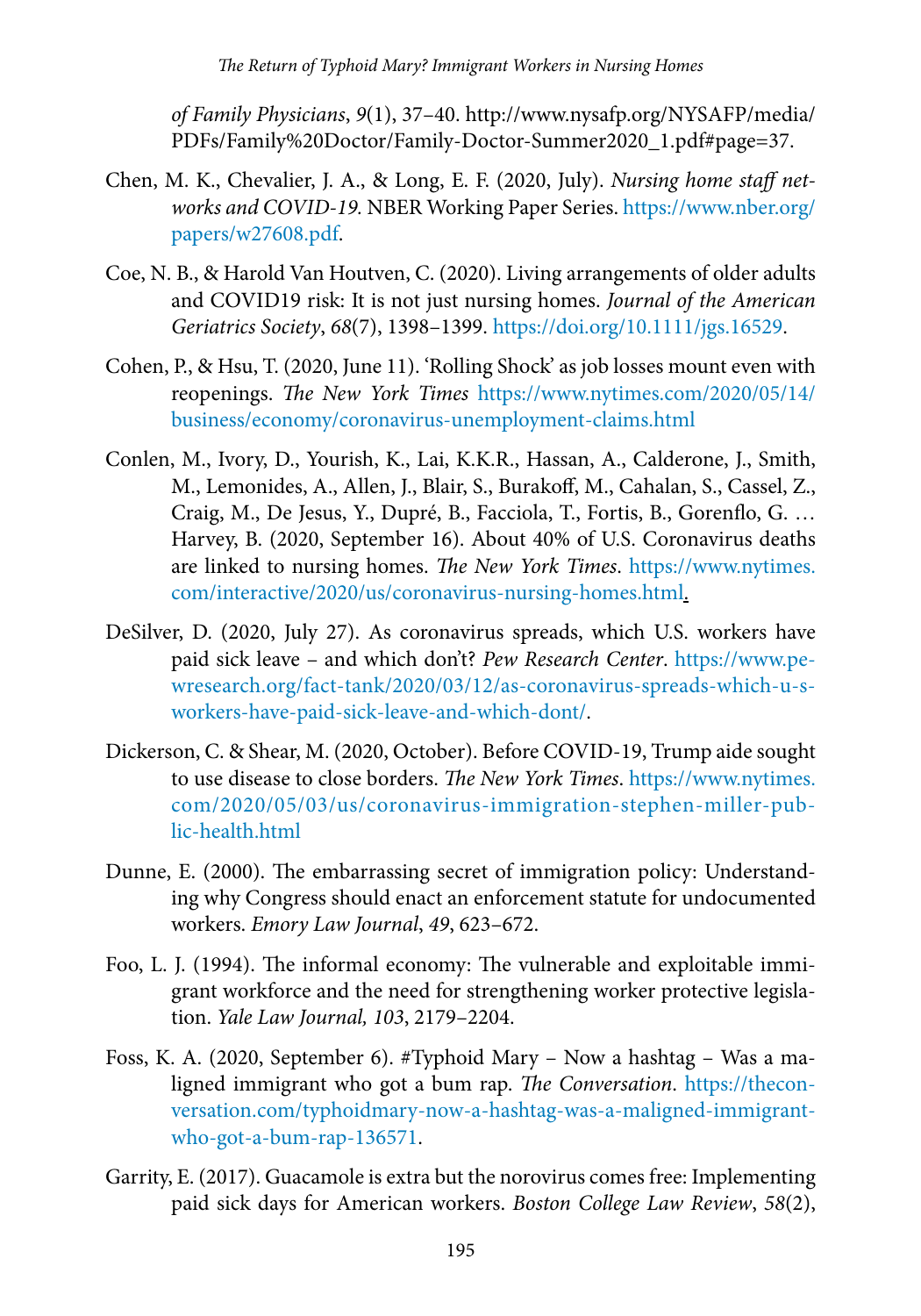703–742. <https://lawdigitalcommons.bc.edu/bclr/vol58/iss2/7/>.

- Gebeloff, R, Ivory, D., Richtel, M., Smith, M., Yourish, K., Dance, S., Fortiér, J., Yu, E., & Parker, M. (2020, September 9). The striking racial divide in how Covid-19 has hit nursing homes. *The New York Times*. [https://www.ny](https://www.nytimes.com/article/coronavirus-nursing-homes-racial-disparity.html)[times.com/article/coronavirus-nursing-homes-racial-disparity.html.](https://www.nytimes.com/article/coronavirus-nursing-homes-racial-disparity.html)
- Gerstein, T. (2020, August 27). *Workers' rights protection and enforcement by state attorneys general: State AG labor right activities from 2018-2020*, Economic Policy Institute and Harvard Law School Labor and Worklife Program 34. [https://www.epi.org/publication/state-ag-labor-rights-activities-2018](https://www.epi.org/publication/state-ag-labor-rights-activities-2018-to-2020/) [to-2020/.](https://www.epi.org/publication/state-ag-labor-rights-activities-2018-to-2020/)
- Gordon, J. (2005). *Suburban sweatshops: The fight for immigrant rights.* Harvard University Press.<https://doi.org/10.4159/9780674037823>
- Hammonds, C., & Kerrissey, J. (2020, May 1). *A survey of essential workers' safety and security during COVID-19*. U. Mass. Amherst Labor Ctr. Working Paper Series. [https://www.umass.edu/lrrc/rsearch/working-papers-series/survey](https://www.umass.edu/lrrc/research/working-papers-series/survey-essential-workers%E2%80%99-safety-and-security-during-covid-19) [-essential-workers%E2%80%99-safety-and-security-during-covid-19.](https://www.umass.edu/lrrc/research/working-papers-series/survey-essential-workers%E2%80%99-safety-and-security-during-covid-19)
- Heeran, G. (2011). Illegal Aid: Legal Assistance to Immigrants in the United States. *Valparaiso University School of Law, ValpoScholar Law Faculty Publications, 33*(2) 648, 654.
- Hoppe, T. (2017). *Punishing disease: HIV and the criminalization of sickness*. University of California Press.
- Jabour, A. (2020, May 22). Immigrant workers have borne the brunt of Covid-19 outbreaks at meatpacking plants. *Washington Post*. [https://www.washing](https://www.washingtonpost.com/outlook/2020/05/22/immigrant-workers-have-born-brunt-covid-19-outbreaks-meatpacking-plants/)[tonpost.com/outlook/2020/05/22/immigrant-workers-have-born-brunt](https://www.washingtonpost.com/outlook/2020/05/22/immigrant-workers-have-born-brunt-covid-19-outbreaks-meatpacking-plants/)[covid-19-outbreaks-meatpacking-plants/.](https://www.washingtonpost.com/outlook/2020/05/22/immigrant-workers-have-born-brunt-covid-19-outbreaks-meatpacking-plants/)
- Jordan, M., & Dickerson, C. (2020, April 9). Poultry worker's death highlights spread of coronavirus in meat plants. *The New York Times*. [https://www.nytimes.](https://www.nytimes.com/2020/04/09/us/coronavirus-chicken-meat-processing-plants-immigrants.html) [com/2020/04/09/us/coronavirus-chicken-meat-processing-plants-immi](https://www.nytimes.com/2020/04/09/us/coronavirus-chicken-meat-processing-plants-immigrants.html) [grants.html.](https://www.nytimes.com/2020/04/09/us/coronavirus-chicken-meat-processing-plants-immigrants.html)
- Kumar, S., Grefenstette, J., Galloway, D., Albert, S., & Burke, D. (2013, August). Policies to reduce influenza in the workplace: Impact assessments using an agent-based model. *American Journal of Public Health 103*(8),1406–1411. <https://ajph.aphapublications.org/doi/abs/10.2105/AJPH.2013.301269>
- Lee, C., Podury, A., Kaduthodil, J., & Graham, L. (2020, September 18). Longterm care facilities must prioritize immigrant workers' needs to contain COVID-19. *Health Affairs Blog.* [https://www.healthaffairs.org/do/10.1377/](https://www.healthaffairs.org/do/10.1377/hblog20200914.520181/full/) [hblog20200914.520181/full/](https://www.healthaffairs.org/do/10.1377/hblog20200914.520181/full/).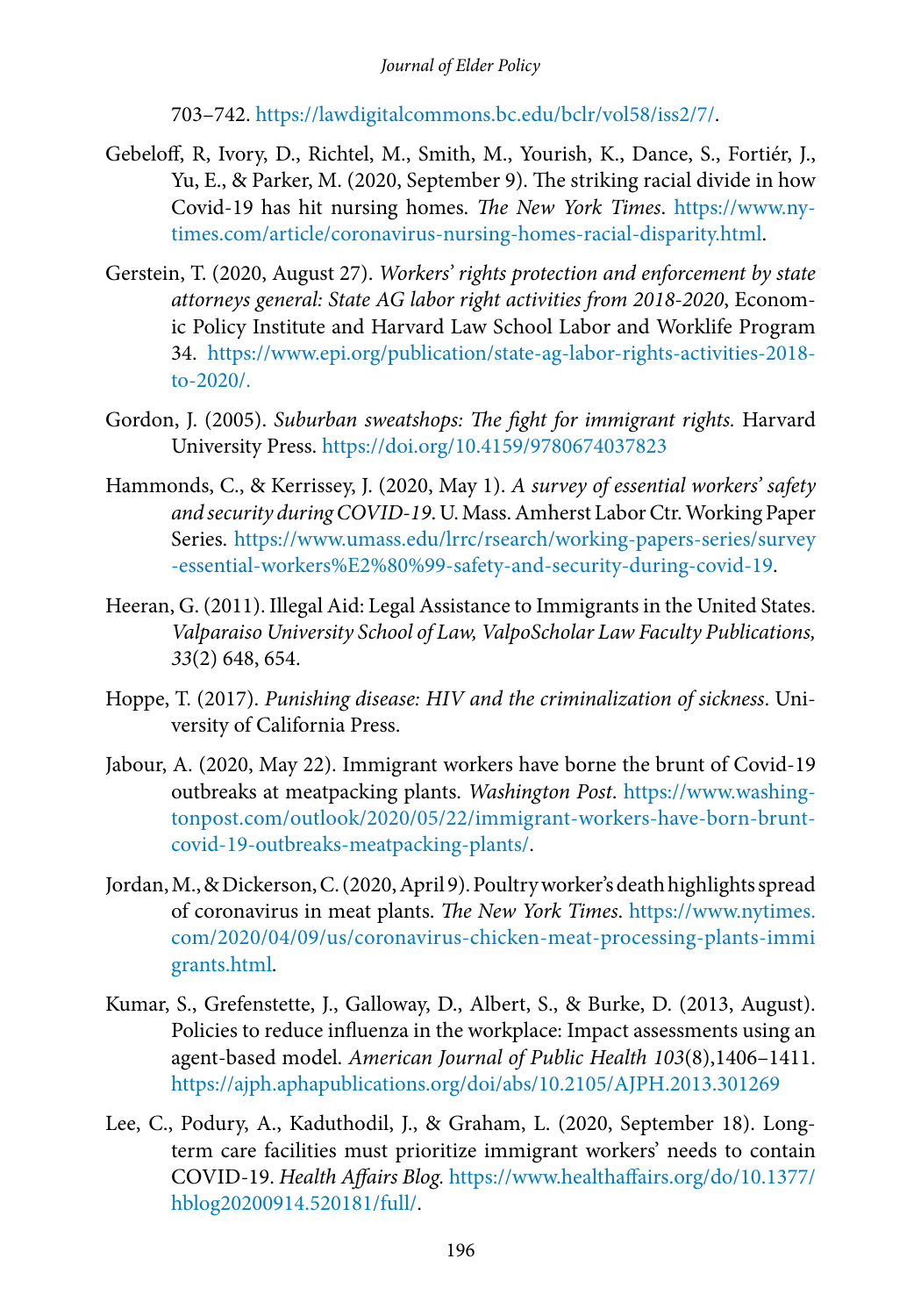- Lin, J. (2013). A greedy institution: Domestic workers and a legacy of legislative exclusion. *Fordham International Law Review*, *36*(3), 706–741.
- Maloney, C. B., & Schumer, C. E. (2020). *Expanding access to paid sick leave: The impact of the Healthy Families Act on America's workers*. Joint Economic Committee. [https://www.jec.senate.gov/public/\\_cache/files/abf8aca7-](https://www.jec.senate.gov/public/_cache/files/abf8aca7-6b94-4152-b720-2d8d04b81ed6/sickleavereportfinal.pdf) [6b94-4152-b720-2d8d04b81ed6/sickleavereportfinal.pdf.](https://www.jec.senate.gov/public/_cache/files/abf8aca7-6b94-4152-b720-2d8d04b81ed6/sickleavereportfinal.pdf)
- National Employment Project. (2020, August 19). *Labor department report: More workers speaking up, blowing the whistle on Covid safety violations—but their complaints of retaliation face delays at understaffed OSHA*. [https://www.](https://www.nelp.org/news-releases/labor-department-report-workers-speaking-blowing-whistle-covid-safety-violations-complaints-retaliation-face-delays-understaffed-osha/) [nelp.org/news-releases/labor-department-report-workers-speaking-blow](https://www.nelp.org/news-releases/labor-department-report-workers-speaking-blowing-whistle-covid-safety-violations-complaints-retaliation-face-delays-understaffed-osha/) [ing-whistle-covid-safety-violations-complaints-retaliation-face-de](https://www.nelp.org/news-releases/labor-department-report-workers-speaking-blowing-whistle-covid-safety-violations-complaints-retaliation-face-delays-understaffed-osha/) [lays-understaffed-osha/](https://www.nelp.org/news-releases/labor-department-report-workers-speaking-blowing-whistle-covid-safety-violations-complaints-retaliation-face-delays-understaffed-osha/)
- Oppel, R. A., Gebeloff, R., Lai, K. K. R., Wright, W., & Smith, M. (2020, July 5). The fullest look yet at the racial inequity of coronavirus. *The New York Times*. https://www.nytimes.com/interactive/2020/07/05/us/coronavirus-lati nos-african-americans-cdc-data.html?referringSource=article.
- Quandt, S. A., LaMonto, N. J., Mora, D. C., Talton, J. W., Laurienti, P. J., & Arcury, T. A. (2020). COVID-19 Pandemic among Latinx farmworker and non-farmworker families in North Carolina: Knowledge, risk perceptions, and preventive behaviors. *International Journal of Environmental Research and Public Health*, *17*(16), 5786. [https://doi.org/10.37473/dac/10.](https://doi.org/10.37473/dac/10.1101/2020.07.14.20153429) [1101/2020.07.14.20153429](https://doi.org/10.37473/dac/10.1101/2020.07.14.20153429)
- Romm, T. (2020, April 6). Underfunded, understaffed and under siege: Unemployment offices nationwide are struggling to do their jobs. *Washington Post.* [https://www.washingtonpost.com/business/2020/04/06/unemployment](https://www.washingtonpost.com/business/2020/04/06/unemployment-benefits-coronavirus/)[benefits-coronavirus/](https://www.washingtonpost.com/business/2020/04/06/unemployment-benefits-coronavirus/).
- Sayers, J., & Demers, J. (2020, August 28). Tucson nursing home has state's worst Covid-19 death toll. *Arizona Daily Star*. [https://tucson.com/news/local/](https://tucson.com/news/local/tucson-nursing-home-has-states-worst-covid-19-death-toll/article_a709daa1-ee3d-5f84-a086-aed4877bdaf9.html) [tucson-nursing-home-has-states-worst-covid-19-death-toll/article\\_](https://tucson.com/news/local/tucson-nursing-home-has-states-worst-covid-19-death-toll/article_a709daa1-ee3d-5f84-a086-aed4877bdaf9.html) [a709daa1-ee3d-5f84-a086-aed4877bdaf9.html.](https://tucson.com/news/local/tucson-nursing-home-has-states-worst-covid-19-death-toll/article_a709daa1-ee3d-5f84-a086-aed4877bdaf9.html)
- Sklar, T., & Terry, N. P. (2020, June 9). States are making it harder to sue nursing homes over COVID-19: Why immunity from lawsuits is a problem. *The Conversation*. [https://theconversation.com/states-are-making-it-harder-to](https://theconversation.com/states-are-making-it-harder-to-sue-nursing-homes-over-covid-19-why-immunity-from-lawsuits-is-a-problem-139820) [-sue-nursing-homes-over-covid-19-why-immunity-from-lawsuits-is-a](https://theconversation.com/states-are-making-it-harder-to-sue-nursing-homes-over-covid-19-why-immunity-from-lawsuits-is-a-problem-139820)[problem-139820](https://theconversation.com/states-are-making-it-harder-to-sue-nursing-homes-over-covid-19-why-immunity-from-lawsuits-is-a-problem-139820)
- Sönmez, S., Apostolopoulos, Y., Lemke, M. K., & Hsieh, Y. (2020). Understanding the effects of COVID-19 on the health and safety of immigrant hospitality workers in the United States. *Tourism Management Perspectives*, *35*, [https://](https://doi.org/10.1016/j.tmp.2020.100717)